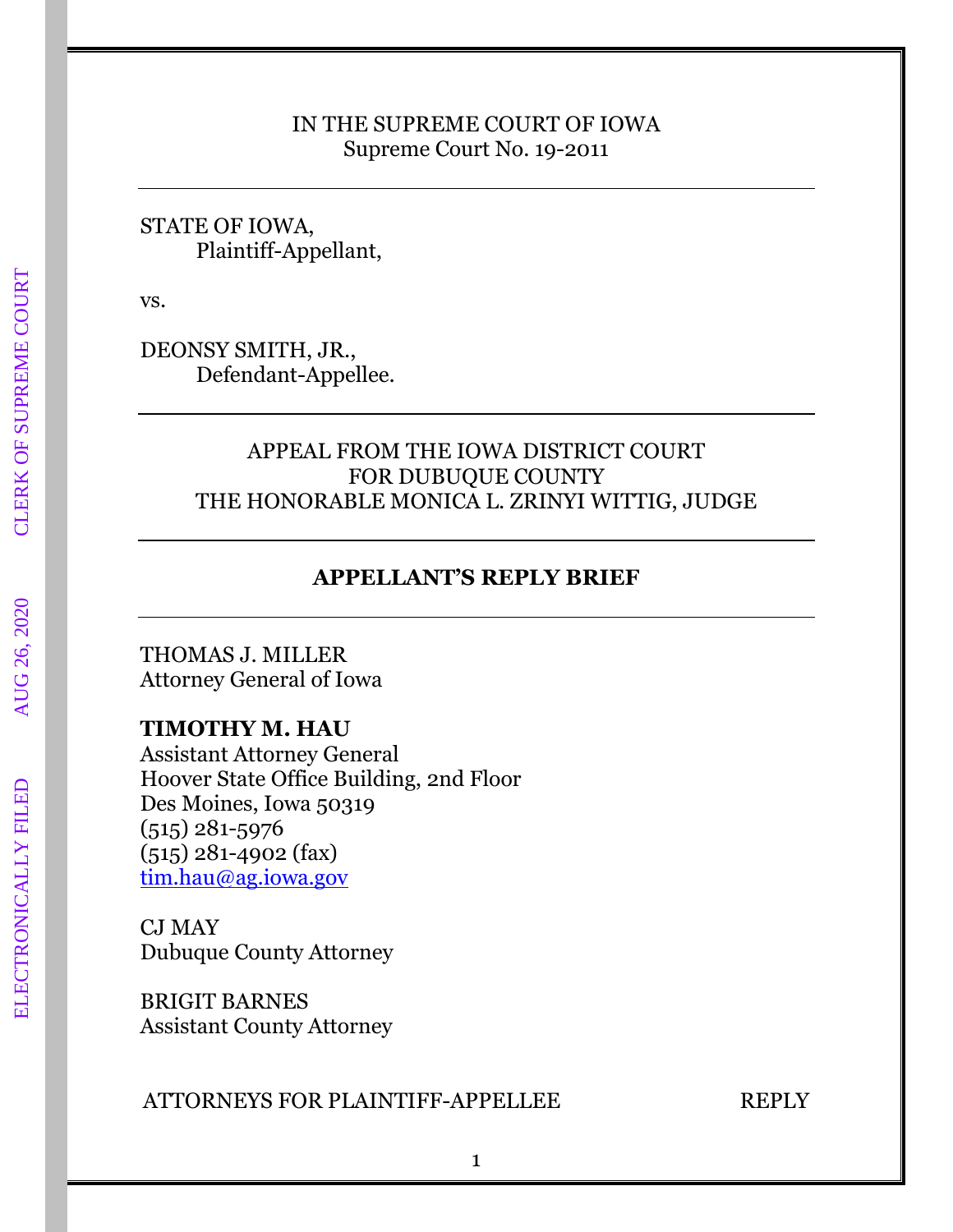# **TABLE OF CONTENTS**

| STATEMENT OF THE ISSUES PRESENTED FOR REVIEW  6                                                                                                                                                                                                                                                                                                               |
|---------------------------------------------------------------------------------------------------------------------------------------------------------------------------------------------------------------------------------------------------------------------------------------------------------------------------------------------------------------|
|                                                                                                                                                                                                                                                                                                                                                               |
|                                                                                                                                                                                                                                                                                                                                                               |
| I. Smith's Due Process rights were not violated. He has<br>not met his burden to establish actual prejudice 9                                                                                                                                                                                                                                                 |
| A. The district court found prejudice despite Smith failing to                                                                                                                                                                                                                                                                                                |
| No Iowa Constitution preaccusatorial delay framework was<br><b>B.</b><br>raised or decided below. Iowa law already forecloses relief18                                                                                                                                                                                                                        |
| II. No constitutional speedy trial challenge was raised<br>below-Smith cannot rely on the claim on appeal. Smith's<br>rule-based speedy trial claim fails because Iowa's rules<br>did not apply until he was arrested on the charge.  19<br>III. No party asked, nor did the district court articulate it<br>was dismissing pursuant to Iowa Rule of Criminal |
| Procedure 2.33(1). This is not a ground upon which Smith                                                                                                                                                                                                                                                                                                      |
|                                                                                                                                                                                                                                                                                                                                                               |
|                                                                                                                                                                                                                                                                                                                                                               |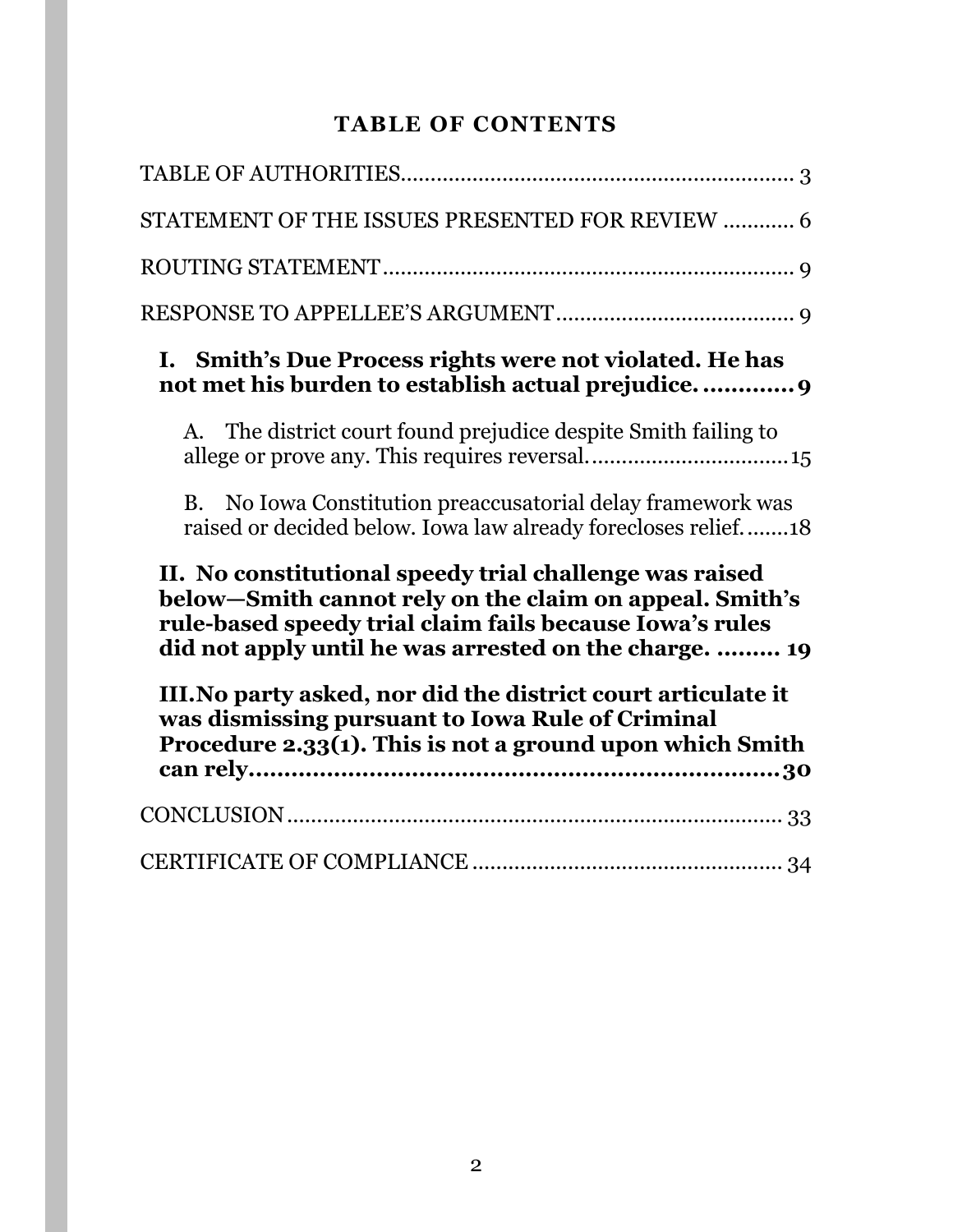# **TABLE OF AUTHORITIES**

# <span id="page-2-0"></span>**Federal Cases**

| United States v. Sherlock, 962 F.2d 1349 (9th Cir. 1989)          |
|-------------------------------------------------------------------|
| <b>State Cases</b>                                                |
| Cashen v. State, No. 16–0038, 2016 WL 6637470                     |
| <i>Ciric v. State, No.</i> 15-1860, 2017 WL 936087                |
| DeVoss v. State, 648 N.W.2d 56 (Iowa 2002) 15, 16, 19, 22, 23, 32 |
| Duck Creek Tire Serv., Inc. v. Goodyear Corners, L.C., 796 N.W.2d |
|                                                                   |
| <i>State v. Harrington, 805 N.W.2d 391 (Iowa 2011) </i>           |
| In re Judges of Cedar Rapids Mun. Court, 130 N.W.2d 553           |
|                                                                   |
|                                                                   |
| Meier v. Senecaut, 641 N.W.2d 532 (Iowa 2002) 14                  |
| <i>Moyer v. City of Des Moines, 505 N.W.2d 191 (Iowa 1993)19</i>  |
| Salsbury Labs. v. Iowa Dep't of Envtl. Quality, 276 N.W.2d 830    |
|                                                                   |
| <i>State v. Bartlett, No. 17–1170, 2018 WL 3301830</i>            |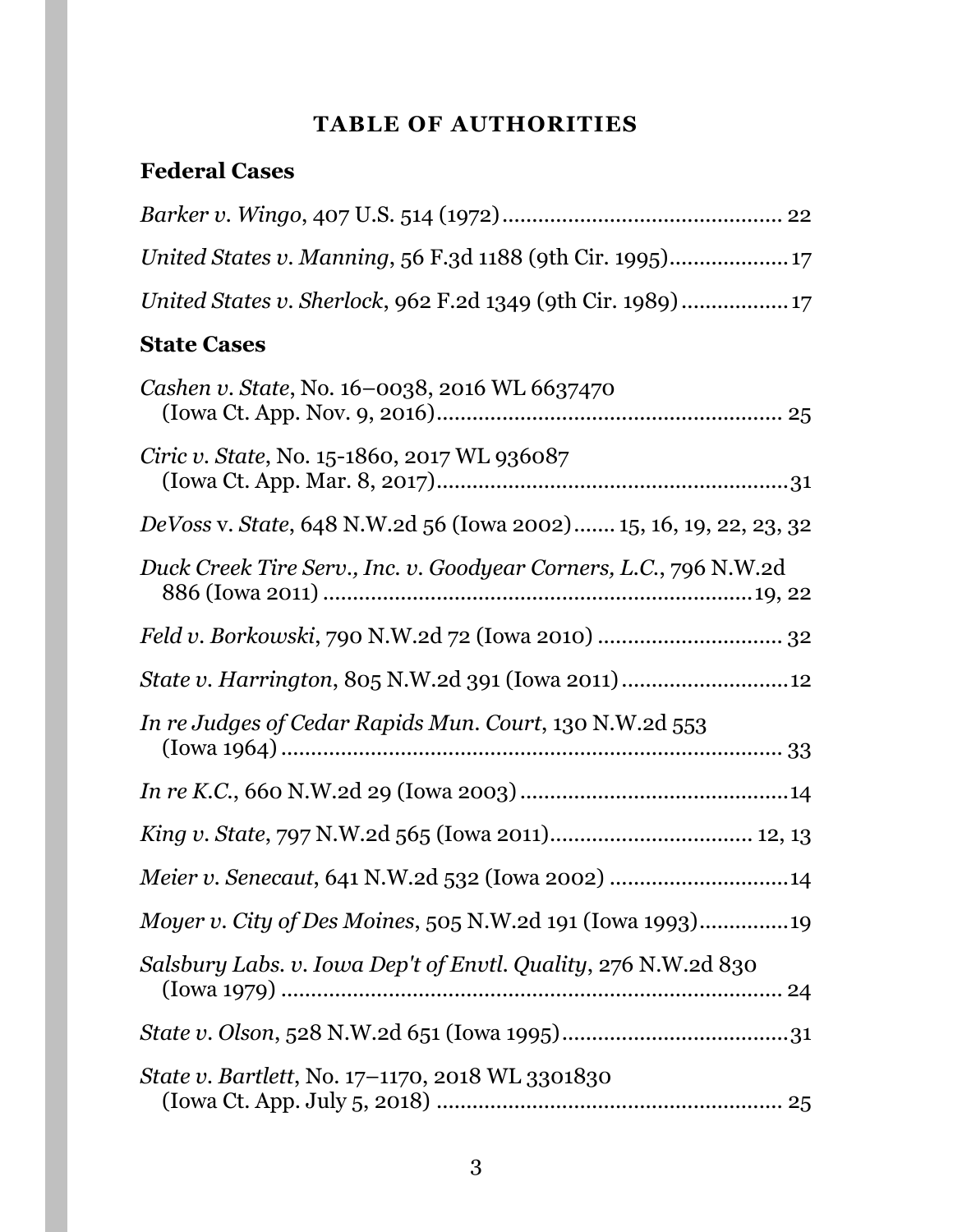| <i>State v. Beeks</i> , 428 N.W.2d 307 (Iowa Ct. App. 1988) 25, 29 |
|--------------------------------------------------------------------|
|                                                                    |
|                                                                    |
| State v. Coleman, 890 N.W.2d 284 (Iowa 2017) 14, 15                |
| <i>State v. Cooper, No.</i> 10-0171, 2010 WL 3894481               |
| State v. Edwards, 571 N.W.2d 497 (Iowa Ct. App. 1997) 16, 17       |
|                                                                    |
|                                                                    |
| State v. Isaac, 537 N.W.2d 786 (Iowa 1995)  18, 20                 |
| State v. Lundeen, 297 N.W.2d 232 (Iowa Ct. App. 1980) 31, 33       |
| State v. Petersen, 288 N.W.2d 332 (Iowa 1980) 22, 23               |
|                                                                    |
|                                                                    |
|                                                                    |
|                                                                    |
| State v. Smith, No. 14-0812, 2017 WL 2291377 (Iowa 2017)  26       |
|                                                                    |
|                                                                    |
| State v. Washington, No. 14-0792, 2017 WL 2290095 (Iowa 2017). 26  |
| State v. Waters, 515 N.W.2d 562 (Iowa Ct. App. 1994)  25           |
|                                                                    |
|                                                                    |
| State v. Williams, 895 N.W.2d 856 (Iowa 2017) 26, 27, 28, 29       |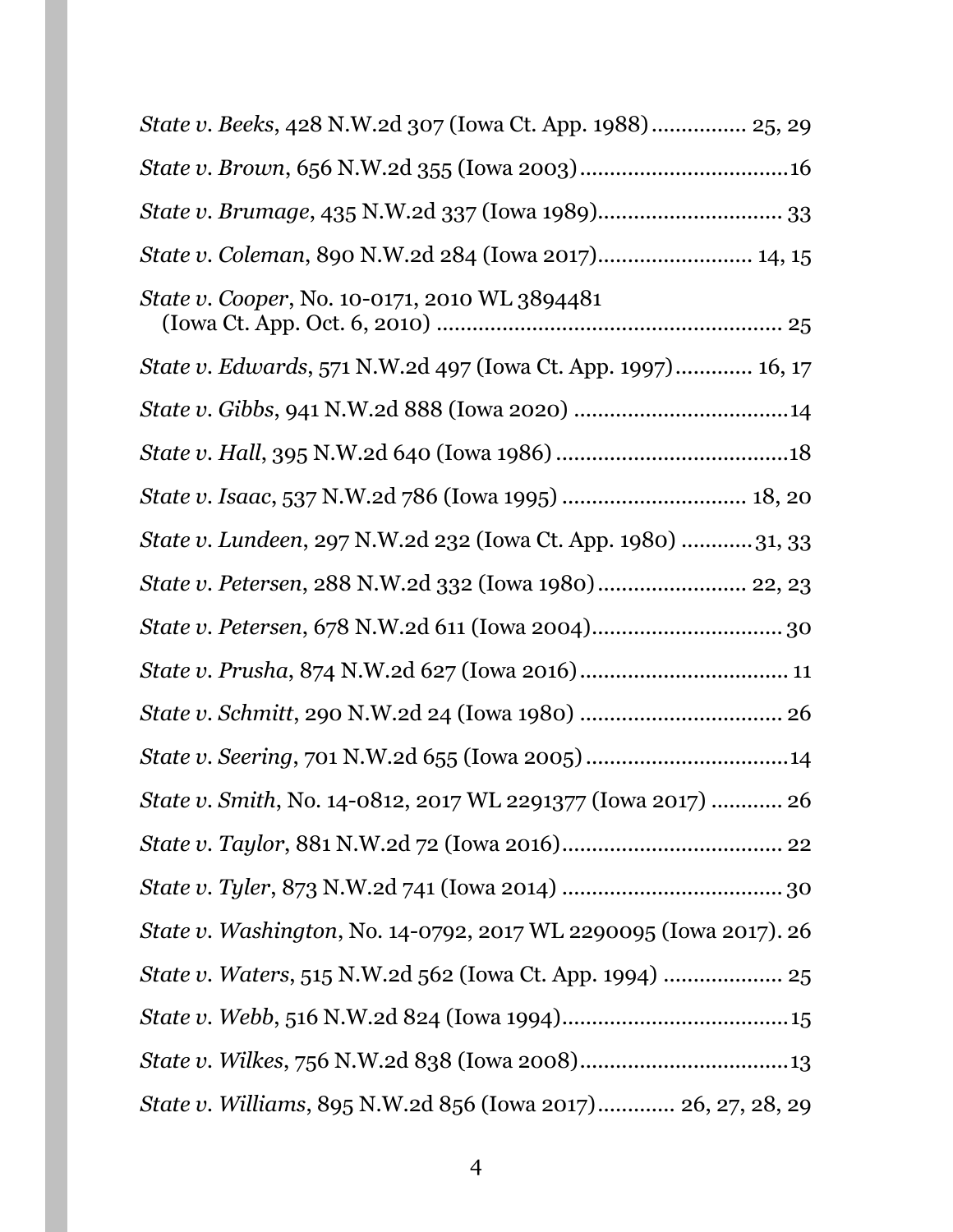# **State Statutes**

# **State Rules**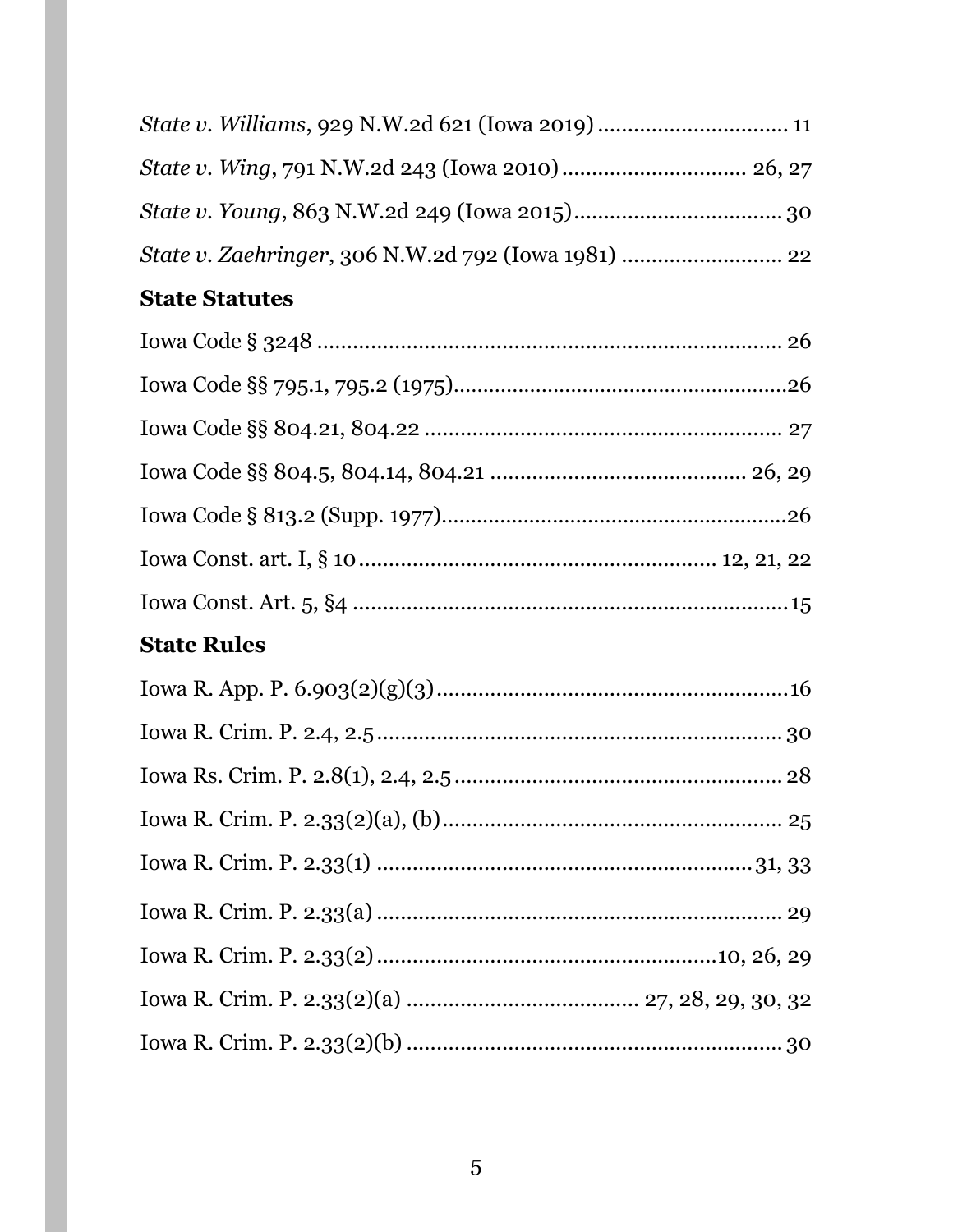#### <span id="page-5-0"></span>**STATEMENT OF THE ISSUES PRESENTED FOR REVIEW**

#### **I. Whether Smith's Fifth Amendment Due Process rights were violated.**

### **Authorities**

*United States v. Manning*, 56 F.3d 1188 (9th Cir. 1995) *United States v. Sherlock*, 962 F.2d 1349 (9th Cir. 1989) *DeVoss* v. *State*, 648 N.W.2d 56 (Iowa 2002) *Duck Creek Tire Serv., Inc. v. Goodyear Corners, L.C.*, 796 N.W.2d 886 (Iowa 2011) *State v. Harrington*, 805 N.W.2d 391 (Iowa 2011) *In re K.C.*, 660 N.W.2d 29 (Iowa 2003) *King v. State*, 797 N.W.2d 565 (Iowa 2011) *Meier v. Senecaut*, 641 N.W.2d 532 (Iowa 2002) *Moyer v. City of Des Moines*, 505 N.W.2d 191 (Iowa 1993) *State v. Brown*, 656 N.W.2d 355 (Iowa 2003) *State v. Coleman*, 890 N.W.2d 284 (Iowa 2017) *State v. Edwards*, 571 N.W.2d 497 (Iowa Ct. App. 1997) *State v. Gibbs*, 941 N.W.2d 888 (Iowa 2020) *State v. Hall*, 395 N.W.2d 640 (Iowa 1986) *State v. Isaac*, 537 N.W.2d 786 (Iowa 1995) *State v. Prusha*, 874 N.W.2d 627 (Iowa 2016) *State v. Seering*, 701 N.W.2d 655 (Iowa 2005) *State v. Webb*, 516 N.W.2d 824 (Iowa 1994) *State v. Wilkes*, 756 N.W.2d 838 (Iowa 2008) *State v. Williams*, 929 N.W.2d 621 (Iowa 2019) Iowa Const. art. I, § 10 Iowa Const. Art. 5, §4 Iowa R. App. P. 6.903(2)(g)(3) Iowa R. Crim. P. 2.33(2)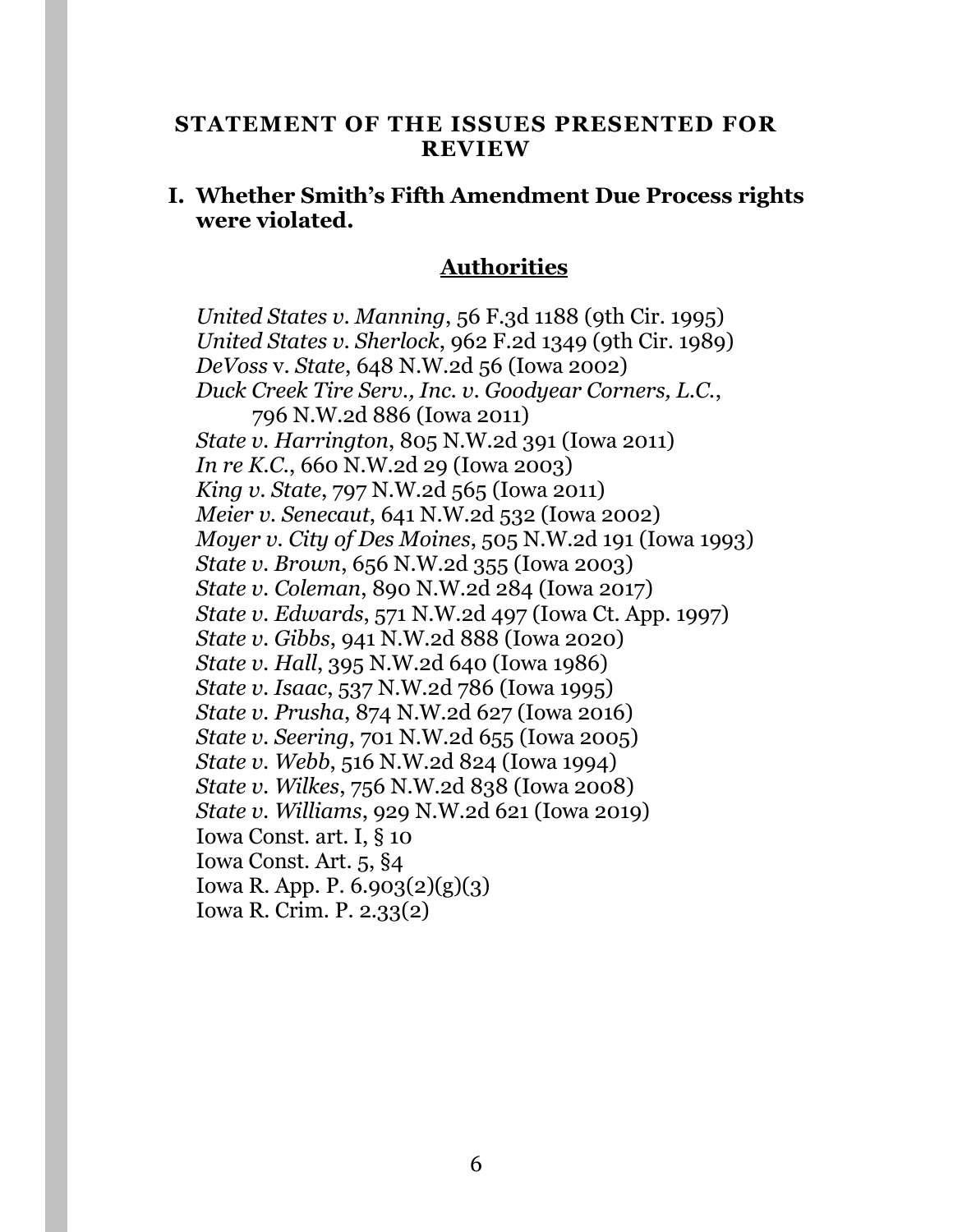**II. Whether the district court's ruling decided Smith's Federal or Iowa constitutional speedy trial rights; whether Smith's rule-based rights were violated.**

#### **Authorities**

*Barker v. Wingo*, 407 U.S. 514 (1972) *Cashen v. State*, No. 16–0038, 2016 WL 6637470 (Iowa Ct. App. Nov. 9, 2016) *Ciric v. State*, No. 15-1860, 2017 WL 936087 (Iowa Ct. App. Mar. 8, 2017) *DeVoss* v. *State*, 648 N.W.2d 56 (Iowa 2002) *Duck Creek Tire Serv., Inc. v. Goodyear Corners, L.C.*, 796 N.W.2d 886 (Iowa 2011) *Salsbury Labs. v. Iowa Dep't of Envtl. Quality*, 276 N.W.2d 830 (Iowa 1979) *State v. Bartlett*, No. 17–1170, 2018 WL 3301830 (Iowa Ct. App. July 5, 2018) *State v. Beeks*, 428 N.W.2d 307 (Iowa Ct. App. 1988) *State v. Cooper*, No. 10-0171, 2010 WL 3894481 (Iowa Ct. App. Oct. 6, 2010) *State v. Harrington*, 805 N.W.2d 391 (Iowa 2011) *State v. Petersen*, 288 N.W.2d 332 (Iowa 1980) *State v. Petersen*, 678 N.W.2d 611 (Iowa 2004) *State v. Schmitt*, 290 N.W.2d 24 (Iowa 1980) *State v. Smith*, No. 14-0812, 2017 WL 2291377 (Iowa 2017) *State v. Taylor*, 881 N.W.2d 72 (Iowa 2016) *State v. Tyler*, 873 N.W.2d 741 (Iowa 2014) *State v. Washington*, No. 14-0792, 2017 WL 2290095 (Iowa 2017) *State v. Waters*, 515 N.W.2d 562 (Iowa Ct. App. 1994) *State v. Williams*, 895 N.W.2d 856 (Iowa 2017) *State v. Wing*, 791 N.W.2d 243 (Iowa 2010) *State v. Young*, 863 N.W.2d 249 (Iowa 2015) *State v. Zaehringer*, 306 N.W.2d 792 (Iowa 1981) *State v. Olson*, 528 N.W.2d 651 (Iowa 1995) Iowa Const. Art.I, § 10 Iowa Code § 3248 Iowa Code §§ 795.1, 795.2 (1975) Iowa Code § 813.2 (Supp. 1977)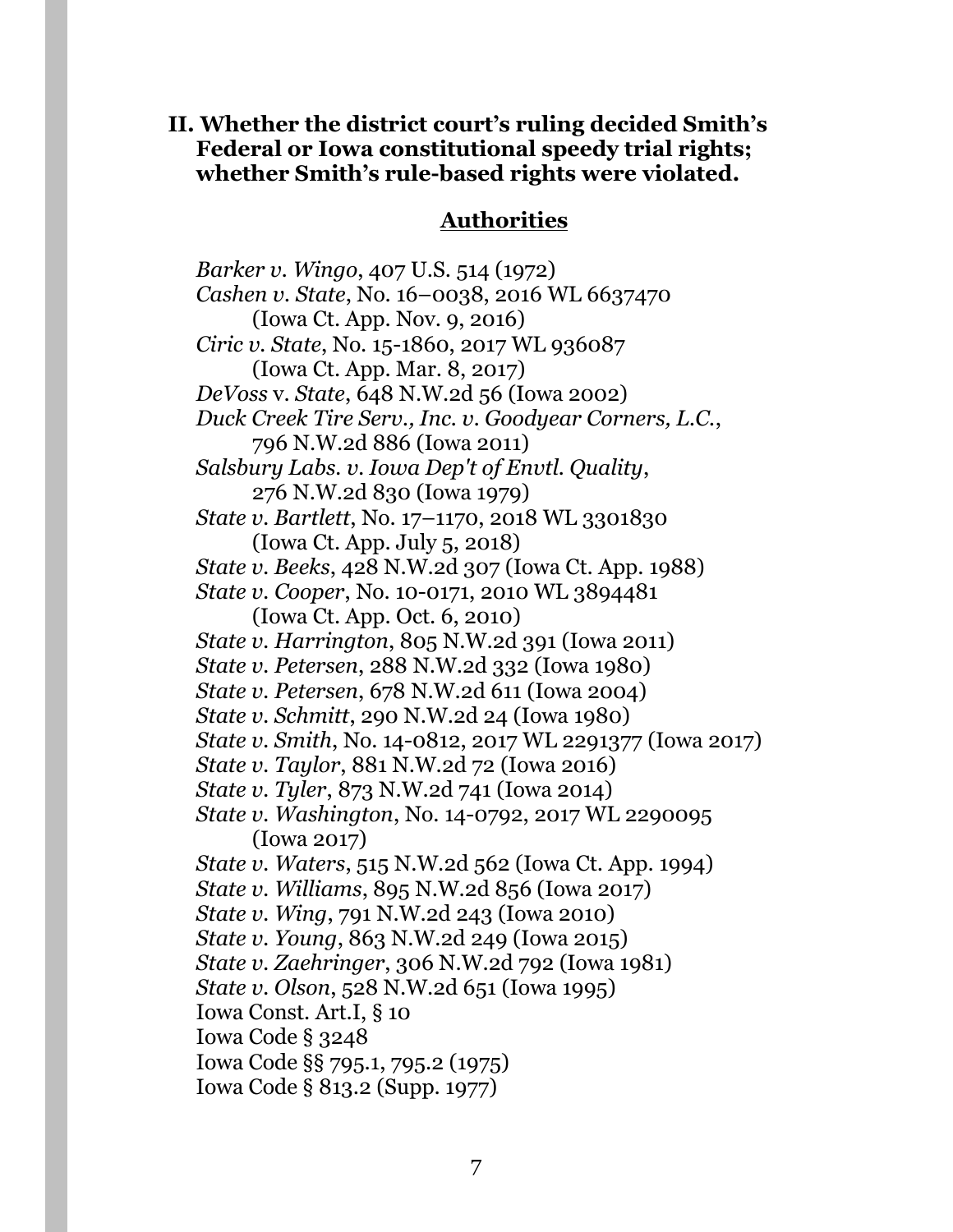Iowa Code §§ 804.21, 804.22 Iowa Code §§ 804.5, 804.14, 804.21 Iowa R. Crim. P. 2.8(1), 2.4, 2.5 Iowa R. Crim. P. 2.33(2) Iowa R. Crim. P. 2.33(2)(a), (b) Iowa R. Crim. P. 2.4, 2.5 Iowa R. Crim. P. 2.33(2)(b) Iowa R. Crim. P. 2.33(2)(a)

## **III. Whether question of a dismissal pursuant to Iowa Rule of Criminal Procedure 2.33(1) was preserved for this Court's review.**

### **Authorities**

*DeVoss* v. *State*, 648 N.W.2d 56 (Iowa 2002) *Feld v. Borkowski*, 790 N.W.2d 72 (Iowa 2010) *In re Judges of Cedar Rapids Mun. Court*, 130 N.W.2d 553 (Iowa 1964) *State v. Brumage*, 435 N.W.2d 337 (Iowa 1989) *State v. Lundeen*, 297 N.W.2d 232 (Iowa Ct. App. 1980) Iowa R. Crim. P. 2.33(1)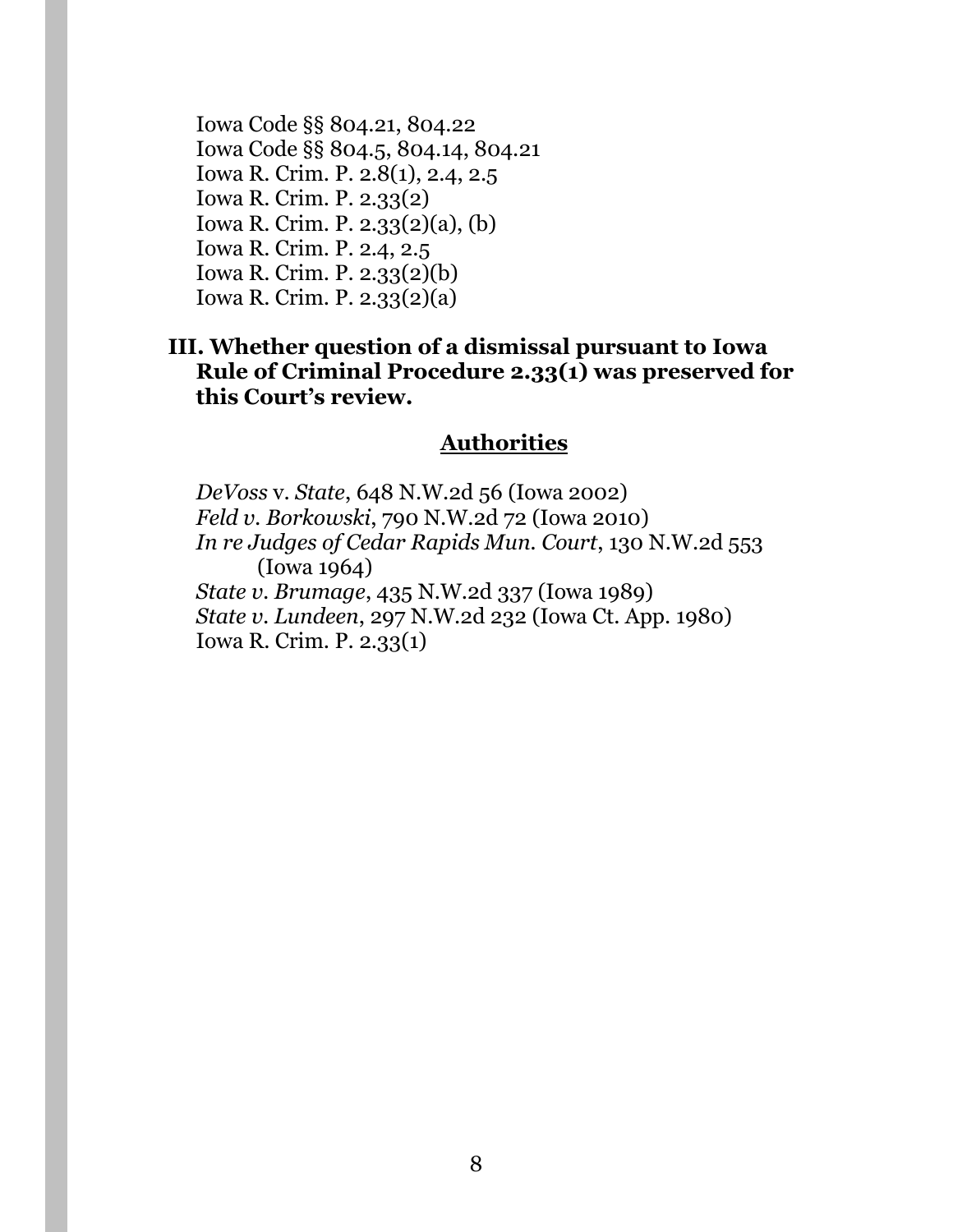#### **ROUTING STATEMENT**

<span id="page-8-0"></span>Smith asserts the Iowa Supreme Court should retain this case because it involves substantial issues of first impression. Appellee's Br. 16; Iowa R.  $6.1101(2)(c)$ . He does not articulate what issues those are. As the State's Brief and Reply explain, the preserved issues in this case are subject to existing legal principles. *See* Appellant's Br. 6. Transfer remains appropriate. Iowa R. App. P. 6.1101(3).

#### <span id="page-8-2"></span>**RESPONSE TO APPELLEE'S ARGUMENT**

## <span id="page-8-1"></span>**I. Smith's Due Process rights were not violated. He has not met his burden to establish actual prejudice.**

#### **Preservation of Error**

The parties agree that a Federal Fifth Amendment Due Process challenge was preserved. This Court need only address that claim.

No Iowa Constitution due process argument was presented below, nor decided by the district court. Smith's pro se letter specifically relied upon rule 2.33(2) to demand a speedy trial and cited the Fifth Amendment.  $3/27/2019$  Letter p.1; App. \_\_\_\_. His subsequent "motion to dismiss for lack of due process" did not cite any constitutional provision. 4/5/2019 Motion to Dismiss p.1; App.

\_\_\_. Counsel's motion to dismiss sought relief under rule 2.33(2) exclusively.  $8/28/2019$  Motion to Dismiss p.1–2; App. \_\_\_\_. At the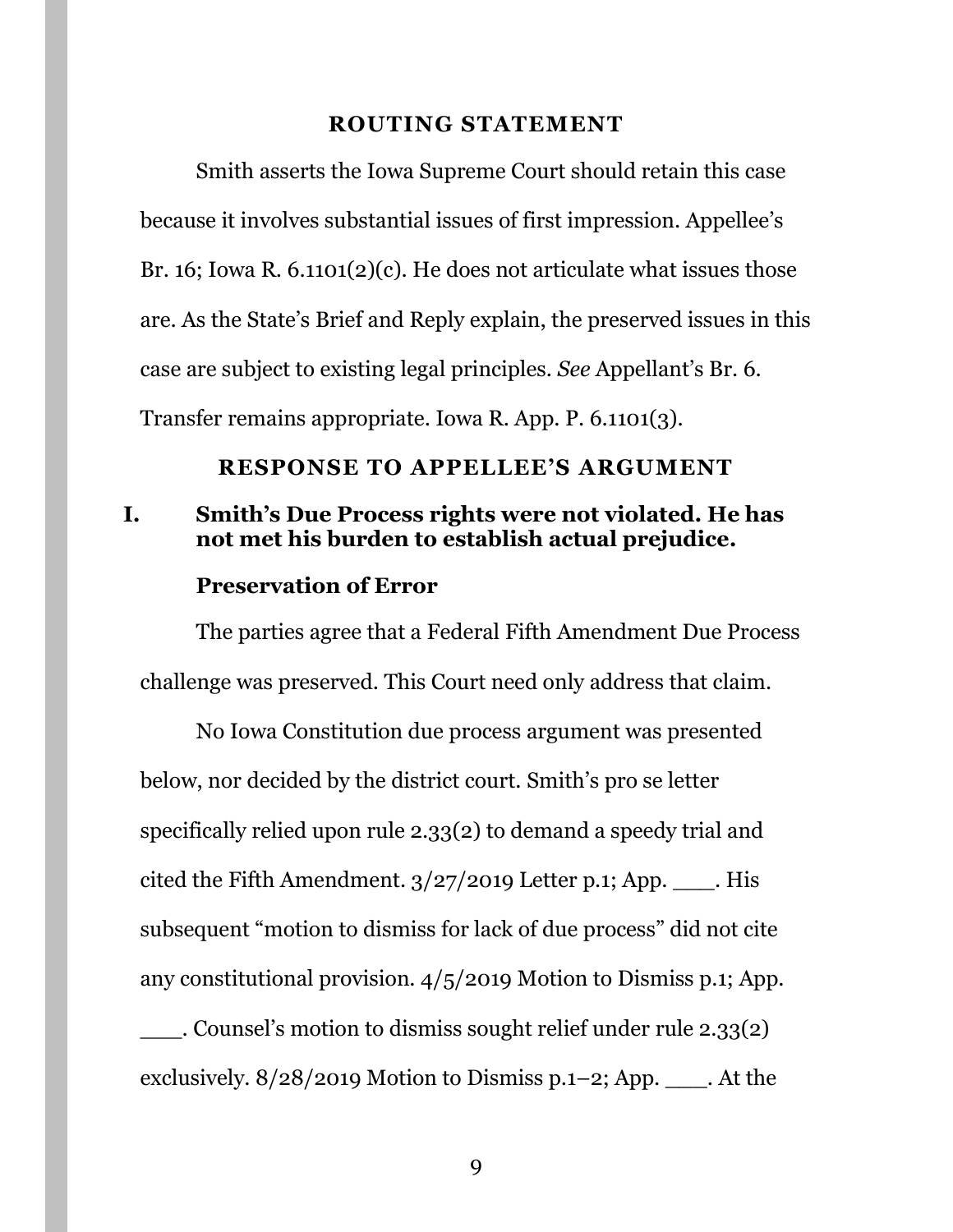hearing, counsel presented cases applying the federal standard and made no argument presenting the "totality of the circumstances" test Smith proposes on appeal. 9/12/2019 Hearing Tr p.4 line 1–p.8 line 13; Appellee's Br. 41–43. The district court's ruling reflected a finding that Smith's Fifth Amendment rights were violated. 10/31/2019 Dismissal Order p.3 ("IT IS HEREBY ORDERED that the complaint filed herein is dismissed and the prosecution must cease as the Defendant's preaccusatorial delay violated the Defendant's due process rights. His *Fifth Amendment rights* have been violated." (emphasis added)). Smith's attempt to inject a different standard under the Iowa Constitution's due process clause arrives too late. *State v. Prusha*, 874 N.W.2d 627, 629–30 (Iowa 2016); *see also State v. Williams*, 929 N.W.2d 621, 629 n.1 (Iowa 2019).

And this Court should reject Smith's suggestion that his failure to identify or cite a constitutional provision before the district court necessarily preserved claims under both. Appellee's Br. 23 (citing *State v. Harrington*, 805 N.W.2d 391, 393 n.3 (Iowa 2011)); 4/5/2019 Motion to Dismiss for Lack of Due Process; App. \_\_\_. To support this assertion, Smith relies on the Supreme Court's footnote within *Harrington* finding that Iowa and Federal constitutional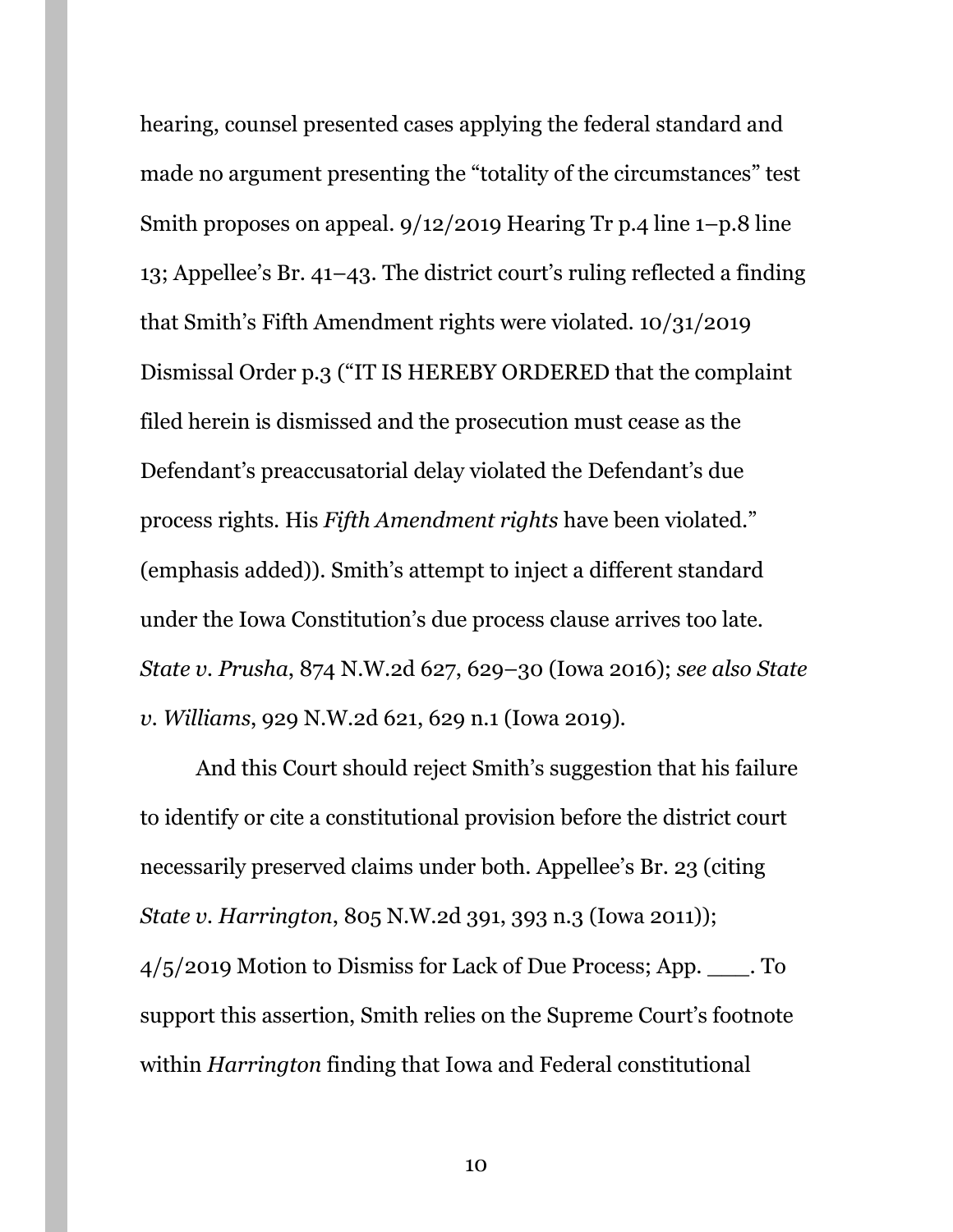challenges were preserved by a party's use of the non-specific term "constitutional." This assertion by the *Harrington* court was incorrect.

In the footnote, the Supreme Court cited *King v. State*, 797 N.W.2d 565, 571 (Iowa 2011) for the proposition that "When there are parallel constitutional provisions in the federal and state constitutionals and a party does not indicate the specific constitutional basis, we regard both federal and state constitutional claims as preserved." *See Harrington*, 805 N.W.2d 393 n.3. This was only half correct. Read in its entirety, this was *King's* discussion on the topic:

> King presents an ineffective-assistance-ofcounsel claim. He does not, however, indicate whether the case has been brought under the Sixth Amendment to the United States Constitution or article I, section 10 of the Iowa Constitution. When there are parallel constitutional provisions in the federal and state constitutions and a party does not indicate the specific constitutional basis, *we regard both federal and state constitutional claims as preserved, but consider the substantive standards under the Iowa Constitution to be the same as those developed by the United States Supreme Court under the Federal Constitution.*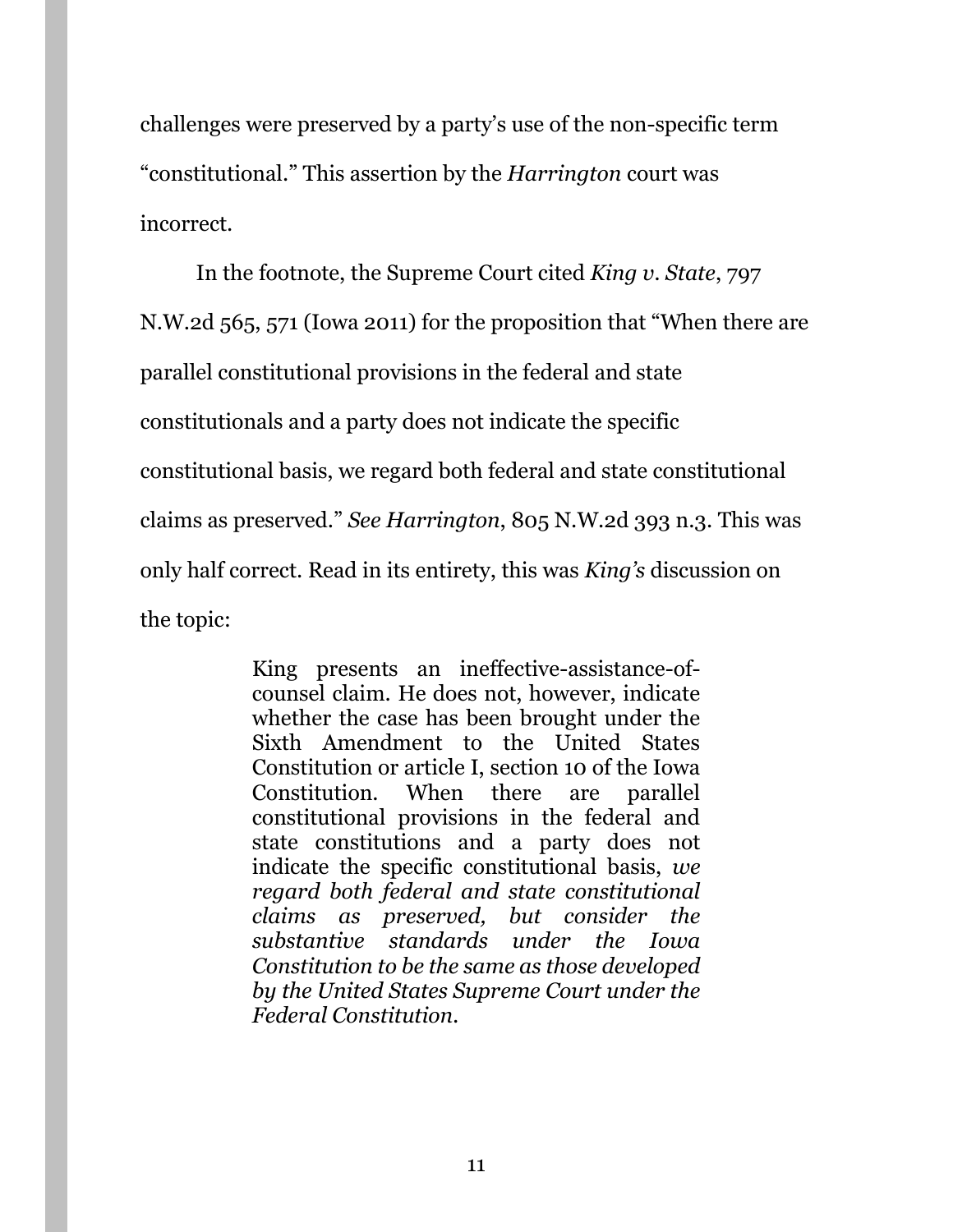*King*, 797 N.W.2d at 571 (emphasis added). Under the *King* 

formulation, both claims are preserved but must be treated as

coextensive. *Id.* And for this proposition, *King* in turn cited *State v.* 

*Wilkes*, 756 N.W.2d 838, 842 n. 1 (Iowa 2008). But *Wilkes* offered no

support for the *King* court's finding that inarticulate advocacy could

preserve error—that court simply assumed for the sake of argument

that the two provisions should be *interpreted* identically:

We zealously guard our ability to interpret the Iowa Constitution differently from authoritative interpretations of the United States Constitution by the United States Supreme Court. On appeal, however, Wilkes makes no argument that the Iowa Constitution should be interpreted differently than the United States Constitution. Therefore, consistent with our prior cases, we for prudential reasons assume for the purposes of this appeal that the United States Constitution and the Iowa Constitution should be interpreted in an identical fashion.

*Wilkes*, 756 N.W.2d at 842 n.1 (citations omitted). There is no

persuasive legal authority for the *King* or *Harrington* courts'

conclusion a non-specific "constitutional" claim preserves both State

and Federal constitutional challenges. *Harrington* and subsequent

opinions' reiteration of this erroneous statement has compounded the

problem further. *See State v. Coleman*, 890 N.W.2d 284, 286 (Iowa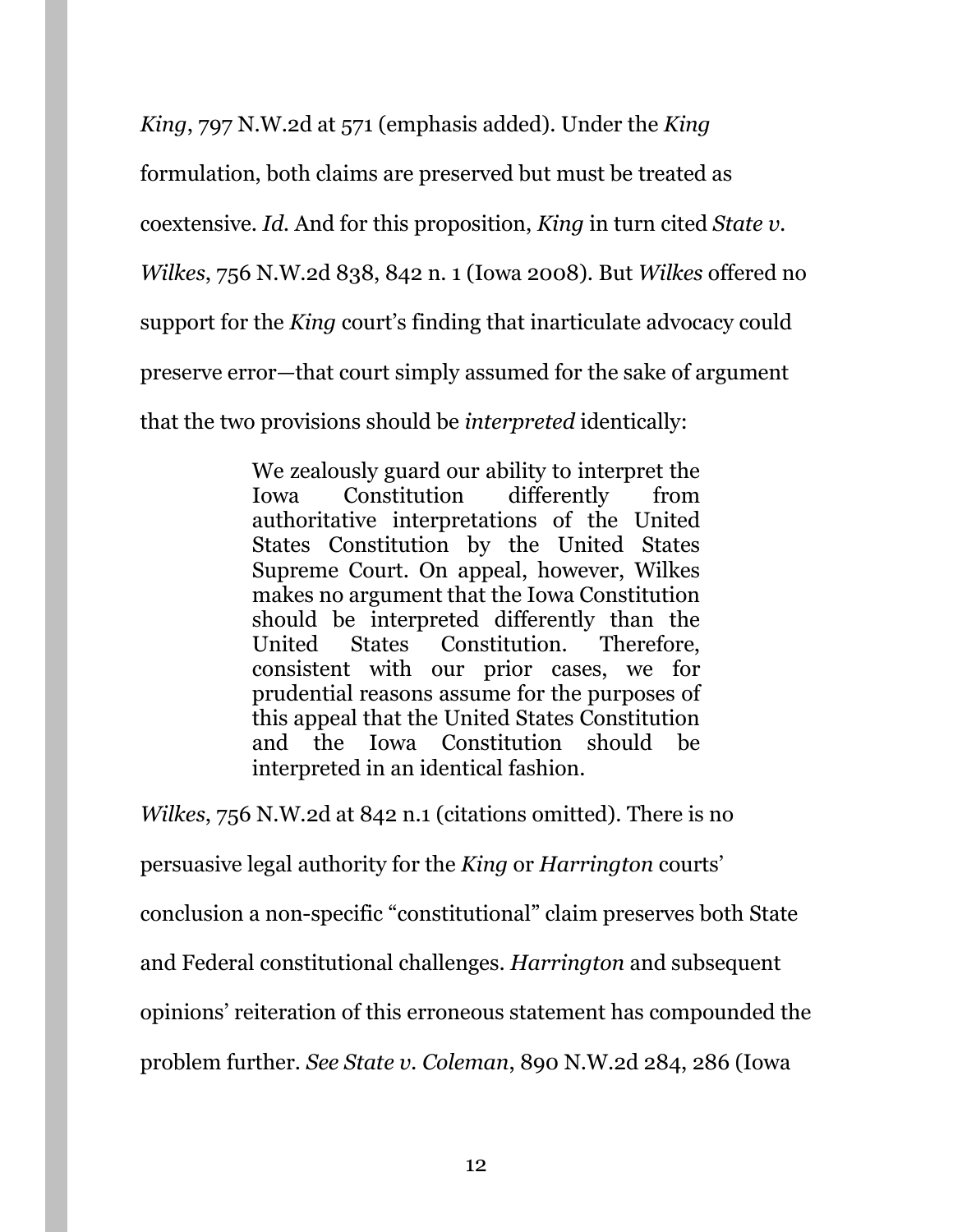2017). Smith's reliance on *Harrington* is understandable, but this proposition was flawed then and remains flawed now.

First, it is difficult to explain away the tension of why or how a bare citation is sufficient to preserve an argument urging the Iowa Constitution provides additional protections. Second, such a lax standard is in tension with Iowa courts' repeated holdings that constitutional claims must first be presented to the district court. *See, e.g., In re K.C.*, 660 N.W.2d 29, 38 (Iowa 2003); *see also Meier v. Senecaut*, 641 N.W.2d 532, 537 (Iowa 2002) ("It is a fundamental doctrine of appellate review that issues must ordinarily be both raised and decided by the district court before we will decide them on appeal."). Constitutional arguments, like any other challenge, must be articulated and specific. *See State v. Seering*, 701 N.W.2d 655, 661 (Iowa 2005) (rejecting claim that was preserved because it was "inherent in the argument" presented to the district court; "our rules of preservation do not hinge on the mere entwinement of claims or the inherency of a discrete claim as part of a broader claim"). This is especially true in discussing why the Iowa Constitution is distinct. *See State v. Gibbs*, 941 N.W.2d 888, 902–903, 905 (Iowa 2020) (McDonald, J., concurring); *see generally Coleman*, 890 N.W.2d at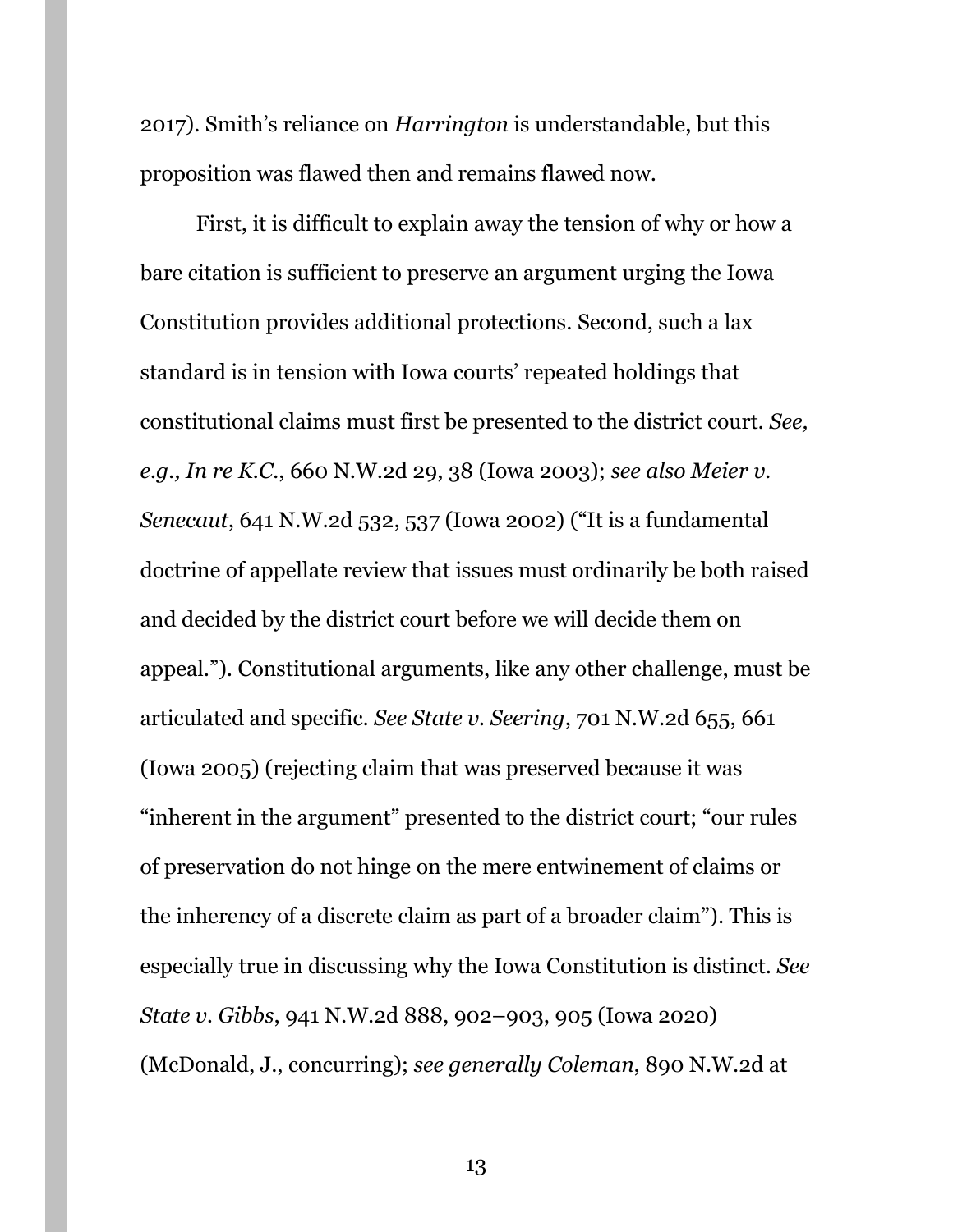303 (Waterman, J. dissenting) ("Constitutional jurisprudence should not be a race to the bottom."). Less is not more, and although Iowa Supreme Court is the ultimate interpreter of the Iowa Constitution, it is a court for the correction of errors at law. Iowa Const. Art. 5, §4. Although the district court clearly erred in this case, it made no error as to the Iowa Constitution because it did not rule on a claim Smith failed to present. His novel arguments about what protections the Iowa Constitution should provide cannot be raised for the first time on appeal nor relied upon to sustain the district court's ruling. *See, e.g., State v. Webb*, 516 N.W.2d 824, 828 (Iowa 1994) ("We may not consider an issue that is raised for the first time on appeal, 'even if it is of constitutional dimension.'"); *DeVoss* v. *State*, 648 N.W.2d 56, 61–63 (Iowa 2002).

The same is true of Smith's new claim a district court may sua sponte dismiss a prosecution to vindicate a defendant's speedy trial rights pursuant to the Iowa Constitution's due process clause. Appellee's Br. 44–45. He did not urge this as a ground for relief below. The district court did not indicate this was its intent when it dismissed the case. 10/31/2019 Dismissal Order; App. \_\_\_. And Smith offers no legal authority to support his assertion. In addition to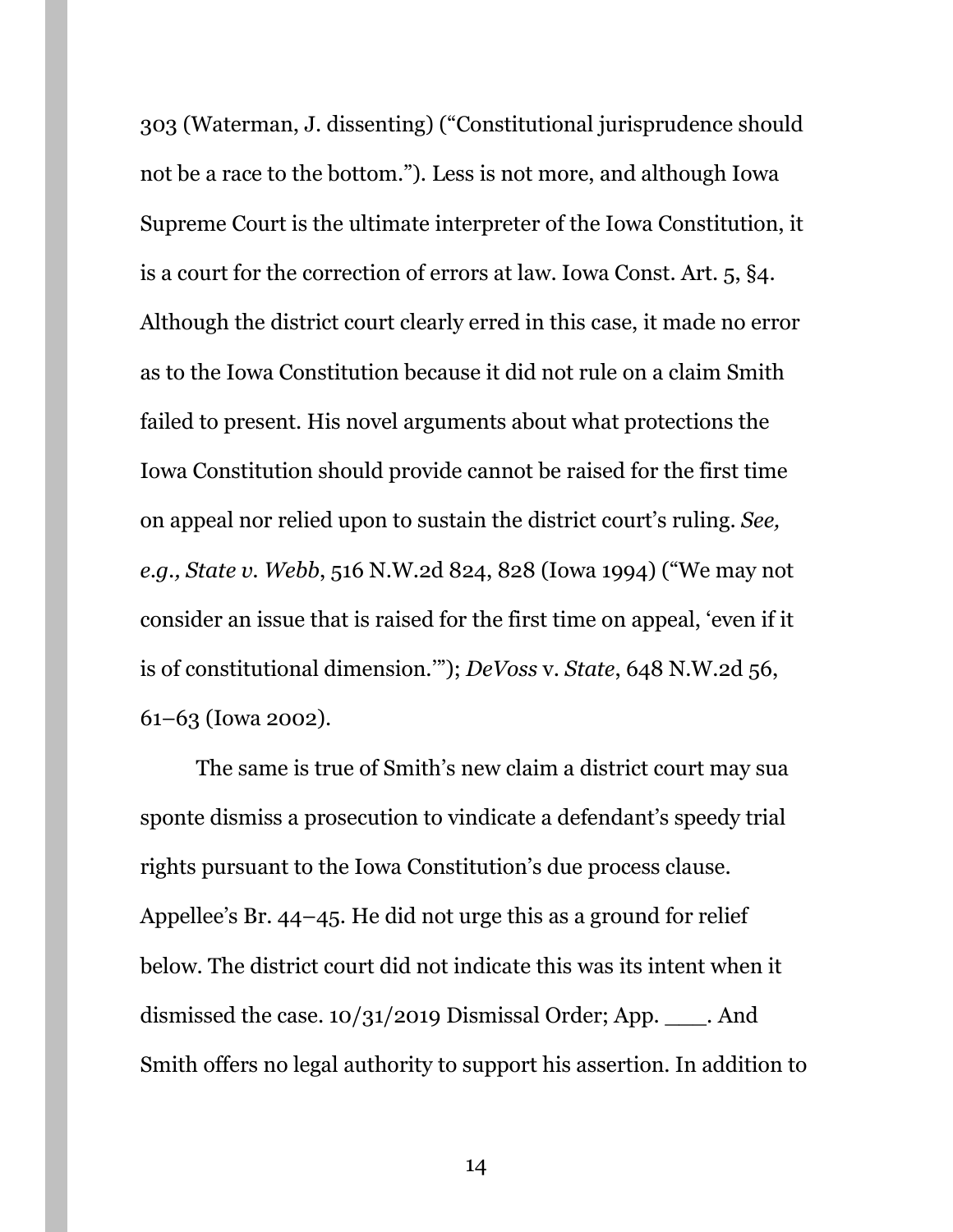being a ground upon which he cannot rely, this Court could find the matter waived. Iowa R. App. P. 6.903(2)(g)(3); *DeVoss*, 648 N.W.2d at 61–63.

In sum, *Harrington* and other cases suggesting that the bare use of the word "constitution" preserves an Iowa constitutional claim are wrong. Smith's reliance on Iowa's constitution as a ground for relief arrives too late and cannot sustain the district court's ruling. This Court need only address the preserved challenge.

## **Merits**

# <span id="page-14-0"></span>**A. The district court found prejudice despite Smith failing to allege or prove any. This requires reversal.**

Like the district court, Smith misframes the analysis by focusing on the State's delay before addressing the question of prejudice. Appellee's Br. 29–33; 10/31/2019 Dismissal Order; App. \_\_\_\_. Although both elements must be present for him to prevail, he must prove actual prejudice *first*. *State v. Brown*, 656 N.W.2d 355, 363 (Iowa 2003). This actual prejudice standard "is stringent." *State v. Edwards*, 571 N.W.2d 497, 501 (Iowa Ct. App. 1997). It requires the defendant to show the loss of evidence or testimony has meaningfully impaired his ability to present a defense. *Id.* The defendant's proof of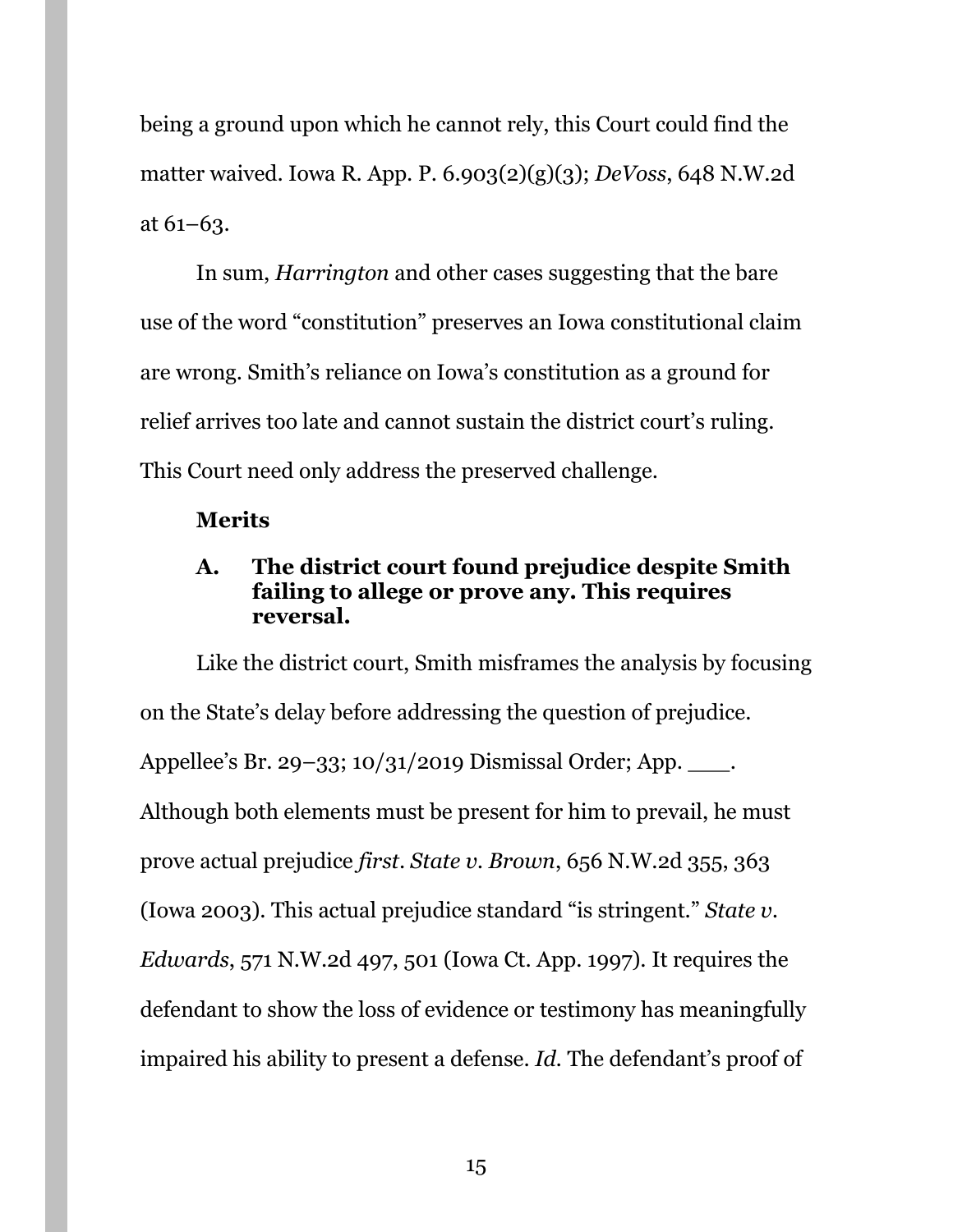actual prejudice —not generalized assertions or speculation—is the prerequisite to relief and without that showing the reason for the delay is immaterial. *Id.* at 501 (citing *United States v. Manning*, 56 F.3d 1188, 1194 (9th Cir. 1995) and *United States v. Sherlock*, 962 F.2d 1349, 1354 (9th Cir. 1989)), 501 n.4 ("The State is not required to explain the reasons for the delay until actual prejudice has been shown.").

Smith's brief assails the State's failure to provide an explanation for its delay in serving its arrest warrant on him. Appellee's Br. 29– 32. The reply is simple—the State did not need to provide a reason because Smith offered no clear explanation or proof of how his defense was meaningfully prejudiced. 9/12/2019 Hearing Tr. p.4 line 1–20; p.5 line 7–15; p.7 line 5–13; p.8 line 8–13; p.10 line 4–13. His filings did not allege what prejudice to his defense had occurred. 3/27/2019 Letter; 4/5/2019 Motion to Dismiss for Lack of Due Process; 8/12/2019 Motion to Dismiss Detainer; 8/28/2019 Motion to Dismiss; App. \_\_\_. And in any event, there is no indication in the record the State delayed its prosecution in an attempt to obtain an unfair advantage over Smith. Contrary to Smith's request, this Court will not indulge in a presumption such intent absent proof in the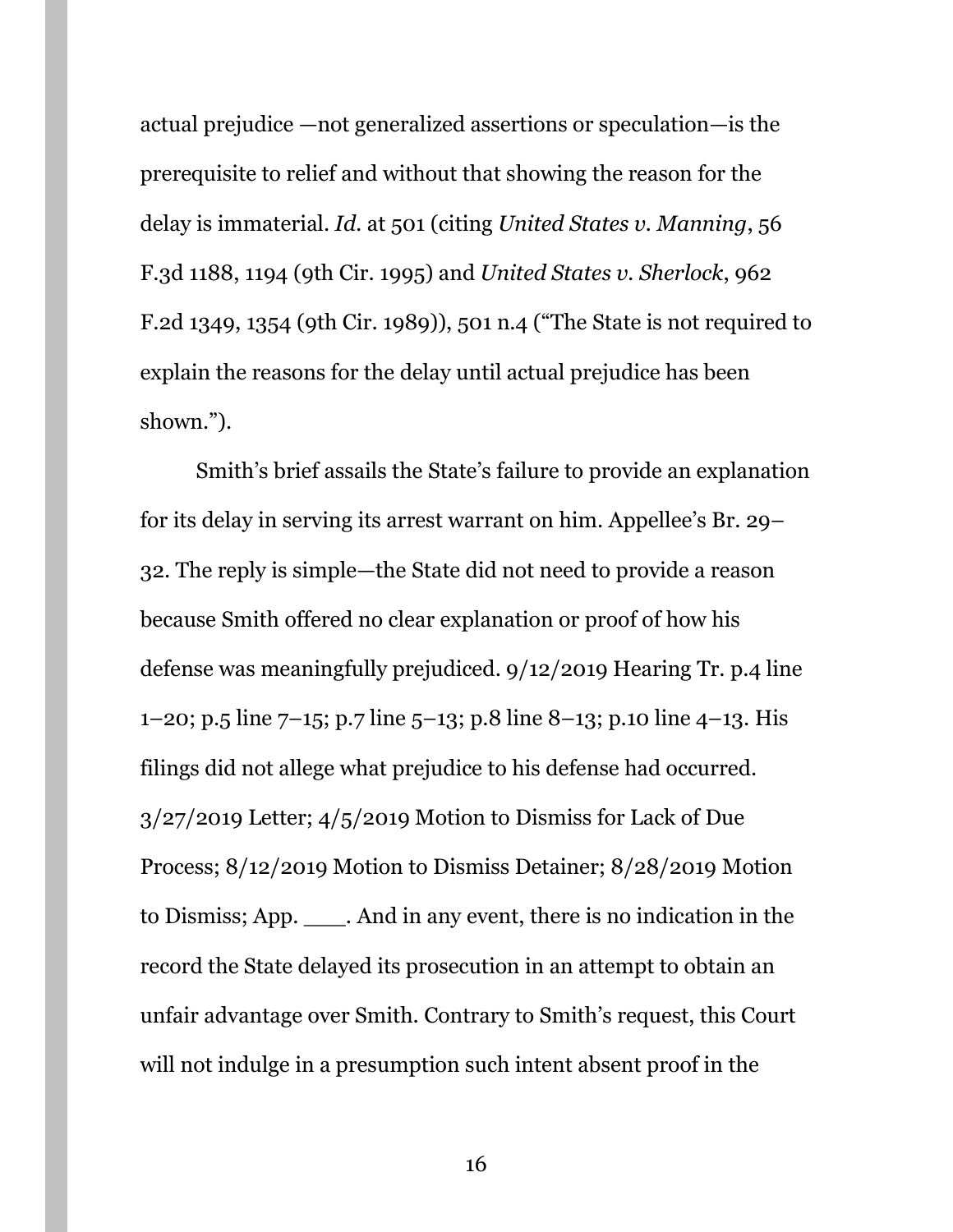record. *Compare State v. Isaac*, 537 N.W.2d 786, 788 (Iowa 1995) ("Isaac makes no showing that the State delayed to gain a tactical advantage over him. We will not fill this void in the evidence by presuming otherwise.") *with State v. Hall*, 395 N.W.2d 640, 643 (Iowa 1986) *and* Appellee's Br. 53–54.

Tellingly, Smith does not attempt to defend the district court's findings "There is spoliation of evidence now. Witnesses' memories have faded now. His ability to assert an alibi has been extinguished. His ability to defend the allegations has been compromised or even destroyed due to the delay." 10/31/2019 Dismissal Order p.3; App. \_\_\_; Appellee's Br. 33–36. Likely this is because he did not establish any of those conclusions and nothing in the record before the district

court could support them.

Instead, Smith urges on appeal for the first time that the State's delay prejudiced him because it prevented the sentences from running concurrently. He made no such allegation below and the district court made no such finding. 10/31/2019 Dismissal Order p.2– 3; App. \_\_\_. Even as the prevailing party below, this is not a ground for affirming the district court's clearly erroneous conclusions that Smith's defense was actually prejudiced by the State's delay. *Duck*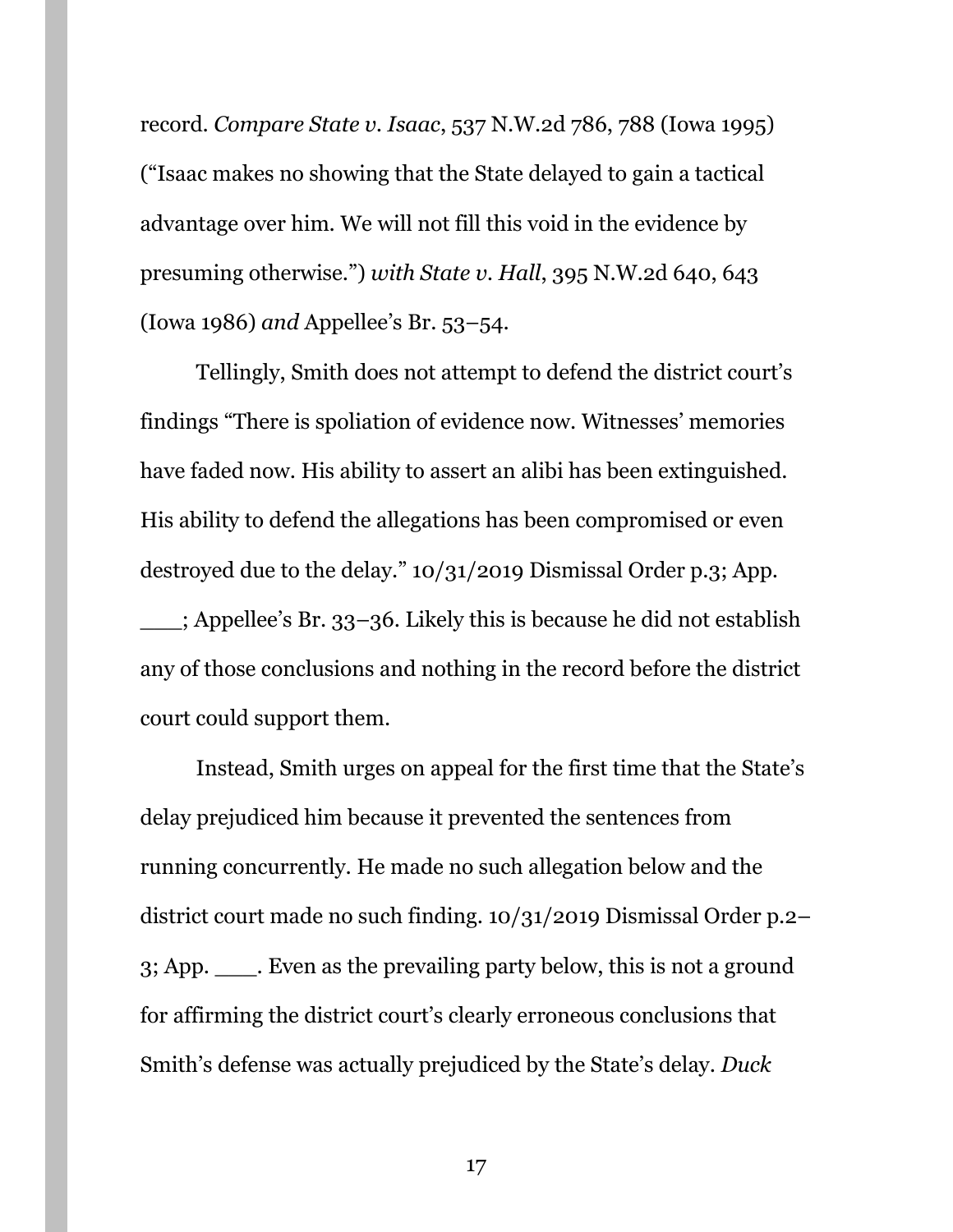*Creek Tire Serv., Inc. v. Goodyear Corners, L.C.*, 796 N.W.2d 886, 893 (Iowa 2011) ("It is well-settled law that a prevailing party can raise an alternative ground for affirmance on appeal without filing a notice of cross-appeal, *as long as the prevailing party raised the alternative ground in the district court*." (emphasis added)); *see also Moyer v. City of Des Moines*, 505 N.W.2d 191, 193 (Iowa 1993) ("A successful party, without appealing, may attempt to save a judgment on appeal based on grounds urged in the district court but not considered by that court."); *DeVoss*, 648 N.W.2d at 61–63.

Smith's complete failure to prove actual prejudice was fatal to his claim. The district court's findings were without basis in the record and misapplied the applicable law. This Court should reverse the lower court's error.

### <span id="page-17-0"></span>**B. No Iowa Constitution preaccusatorial delay framework was raised or decided below. Iowa law already forecloses relief.**

Recognizing his claim fails under the established due process preaccusatorial delay test, Smith asks this court for the first time on appeal to adopt a new "totality of the circumstances" due process test for preaccusation delay under the Iowa constitution. Appellee's Br. 41–43. Aside from not urging this below, Smith is not operating in a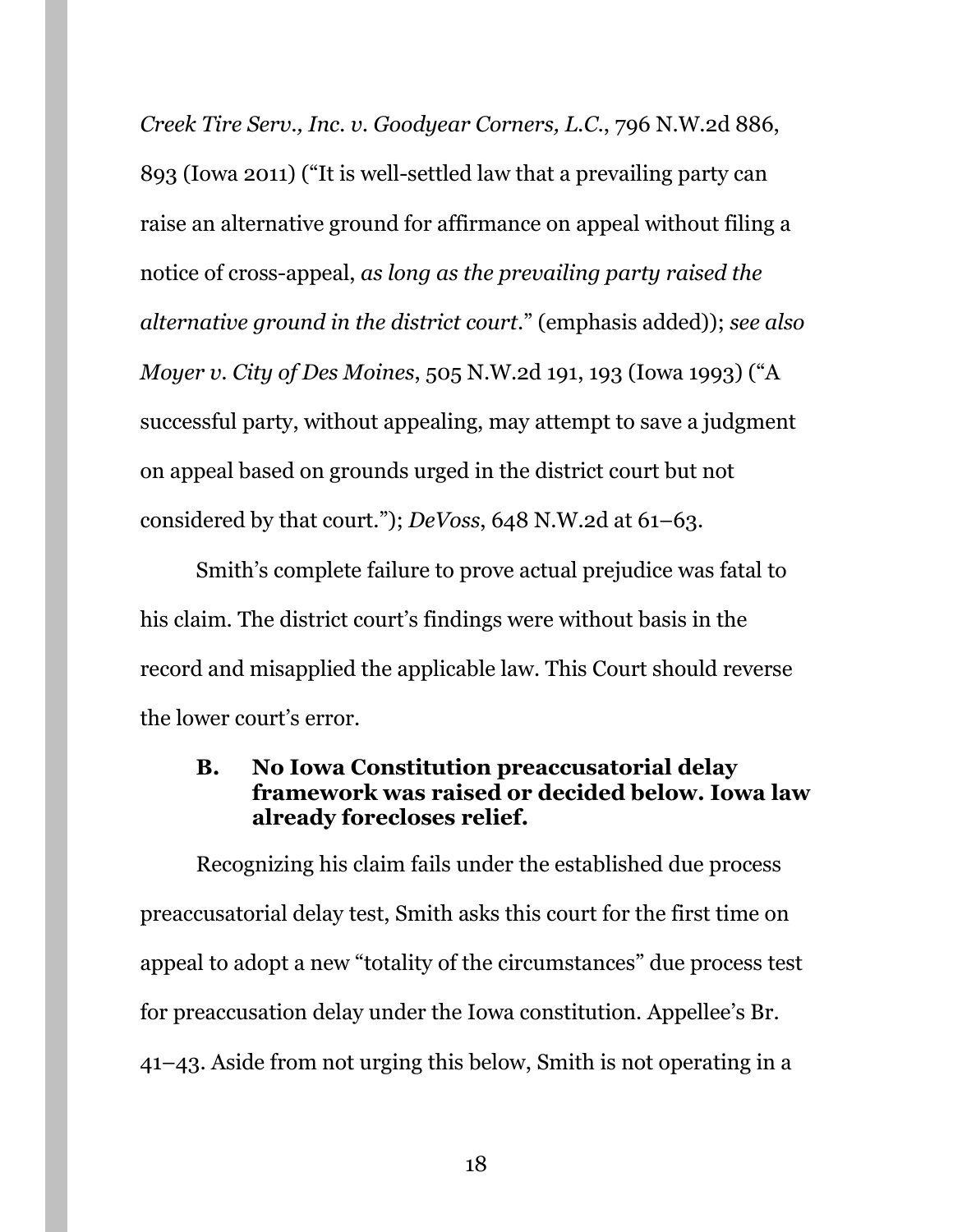jurisprudential void. The Iowa Supreme Court has already concluded that the Iowa's constitution's due process standard for preaccusation delay *also* requires a showing of actual prejudice. *See Isaac*, 537 N.W.2d at 788. In resolving Isaac's Federal and Iowa Constitution due process challenges, the supreme court held that Isaac's failure to establish actual prejudice meant the district court could not have sustained a motion to dismiss on due process grounds. *Id.* Even under the Iowa Constitution, Smith's claim still fails.

<span id="page-18-0"></span>**II. No constitutional speedy trial challenge was raised below—Smith cannot rely on the claim on appeal. Smith's rule-based speedy trial claim fails because Iowa's rules did not apply until he was arrested on the charge.**

#### **Preservation of Error**

To be clear, the parties agree that a rule 2.33(2) speedy trial claim was preserved by Smith's August 28 motion to dismiss and the district court's ruling that his statutory speedy trial rights were violated.  $8/28/2019$  Motion to Dismiss p.1–2; 10/31/2019 Dismissal Order p.1, 3; App. \_\_\_.

Smith's brief chides the State's initial brief for failing to "discuss the other bases for the district court's ruling, including . . . both the federal and state speedy trial provisions . . ." Appellee's Br. 22. The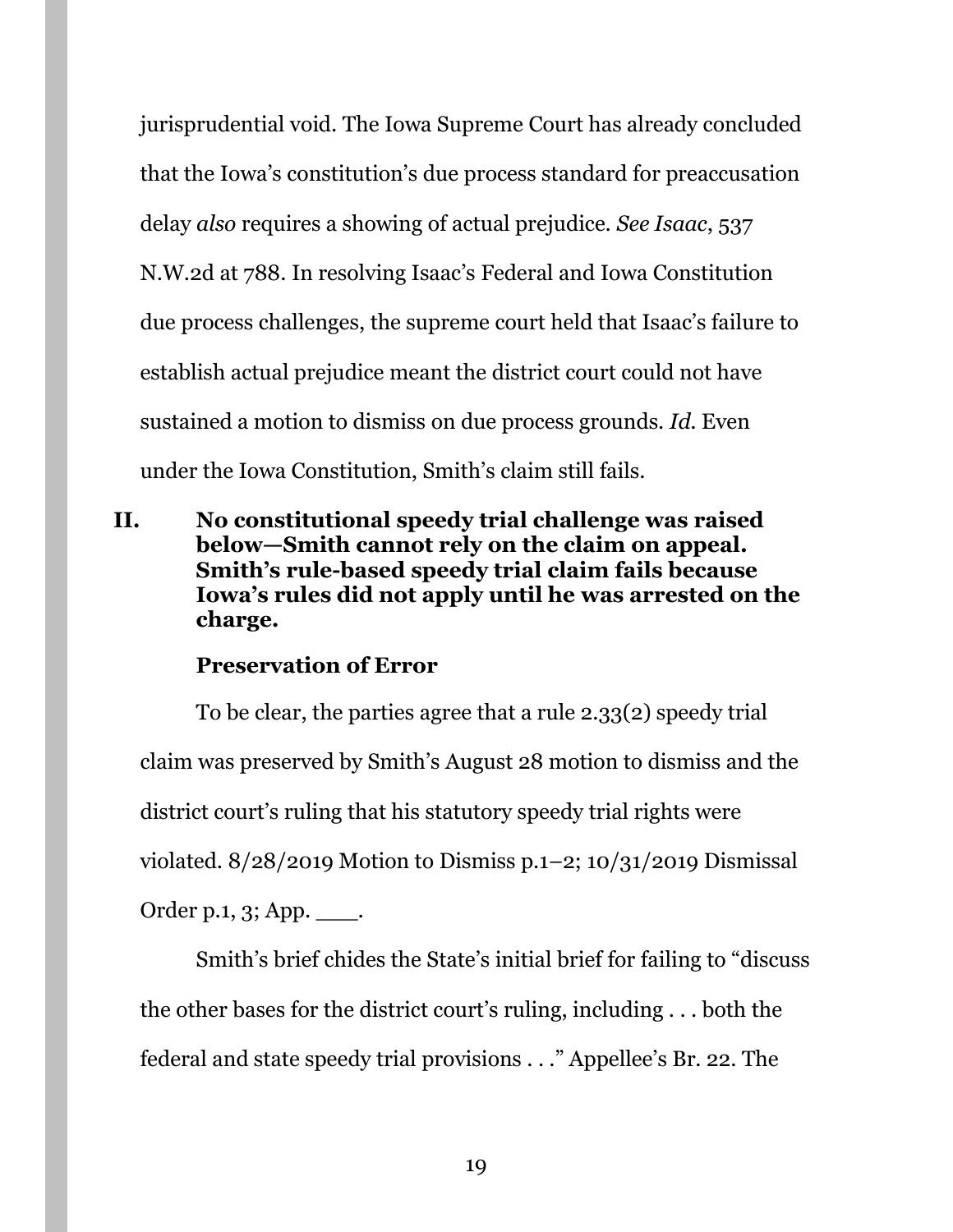State did not do so because it did not believe any error occurred below on that claim and those arguments could not be presented for the first time on appeal. Smith did not assert his constitutional speedy trial rights were violated below, nor was this a basis for the district court's ruling. Smith's pro se letter specifically relied upon rule 2.33(2) to demand a speedy trial and cited the Fifth Amendment's Due Process protections, not the Speedy Trial provisions of the Sixth Amendment or Article I, Section 10 of the Iowa constitution. 3/27/2019 Letter p.1; App. \_\_\_\_\_. His subsequent "motion to dismiss for lack of due process" referred to a "Right to a speedy trial," but did not cite to any authority aside from the uniform commercial code—he did not use the word "constitution." 4/5/2019 Motion to Dismiss p.1; App. \_\_\_. Counsel's subsequent motion to dismiss urged for dismissal due to the State's alleged violation of rule 2.33(2) exclusively. 8/28/2019 Motion to Dismiss p.1-2; App.  $\_\_\_\$ .

In turn, the district court's ruling that his "speedy trial rights have also been violated" was a ruling on Smith's assertion that the State failed to comply with rule 2.33(2)'s requirements—not the constitution. 10/31/2019 Dismissal Order p.3; App. \_\_\_. It is telling that the district court did not engage in the four-factor test set out the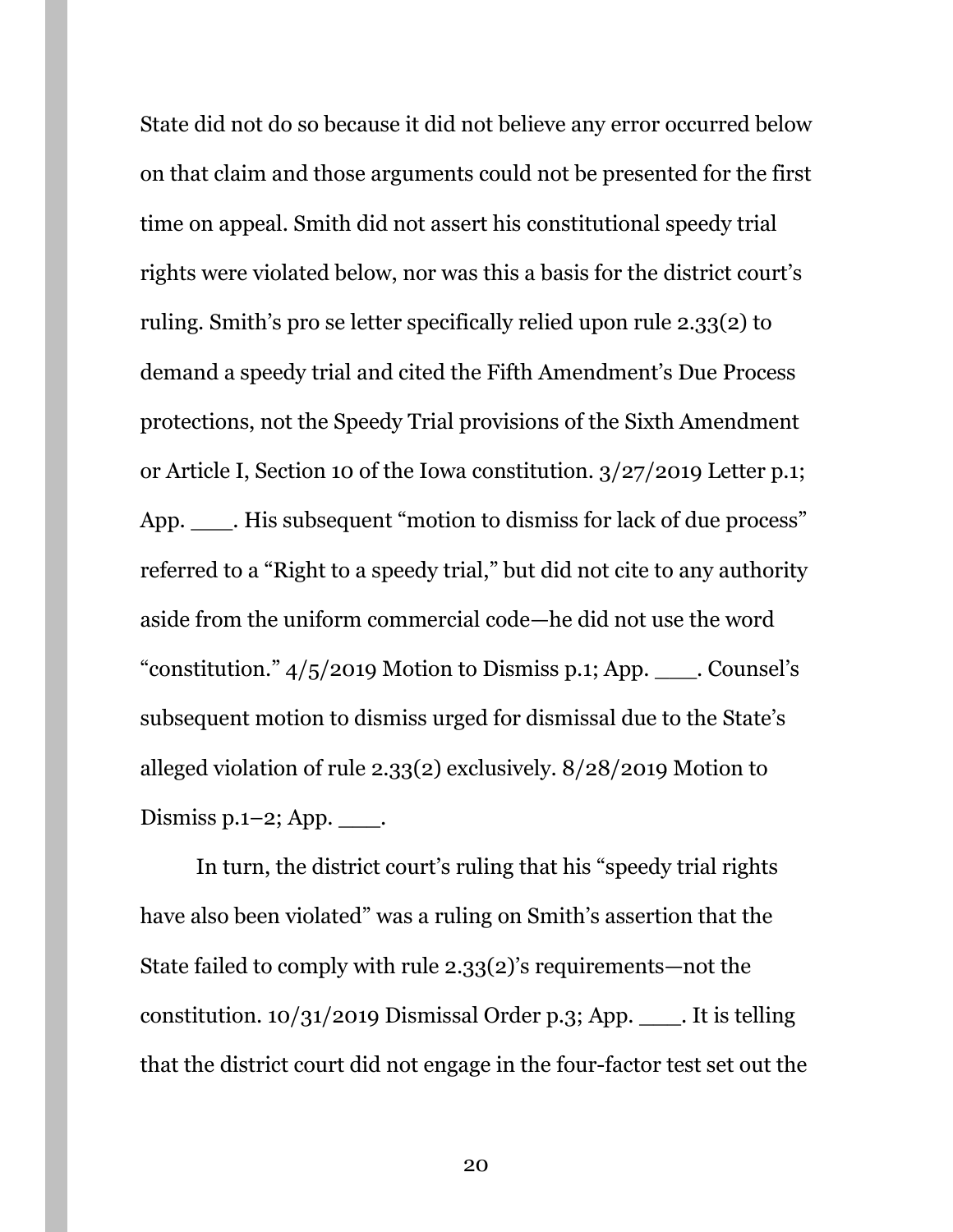United States Supreme Court adopted in *Barker v. Wingo*, 407 U.S. 514, 530 (1972). *Id.* at 1–3; App. \_\_\_; *See State v. Taylor*, 881 N.W.2d 72, 77 (Iowa 2016) (observing that under Rule 2.33(2)'s test for good cause "We have repeatedly rejected the multifactor balancing test of *Barker v. Wingo*. . . The good-cause test under our speedy trial rules relies on only one factor: the reason for the delay."); *see generally State v. Petersen*, 288 N.W.2d 332, 334–35 (Iowa 1980) (identifying that constitutional speedy trial claims under either the Sixth Amendment or Article Section 10 of the Iowa Constitution require the application of the *Barker*-multifactor test); *State v. Zaehringer*, 306 N.W.2d 792, 793–94 (Iowa 1981) (same). Smith cannot rely on the speedy trial provisions of the Federal or Iowa constitutions to uphold the district court's ruling. *Duck Creek Tire Serv., Inc.*, 796 N.W.2d at 893; *DeVoss*, 648 N.W.2d at 63 (holding "one party should not ambush another by raising issues on appeal, which that party did not raise in the district court").

Urged above, the State renews its request for this Court to reject any suggestion that a failure to identify or cite a constitutional provision before the district court necessarily preserved claims under both constitutions. Appellee's Br. 23 (citing *Harrington*, 805 N.W.2d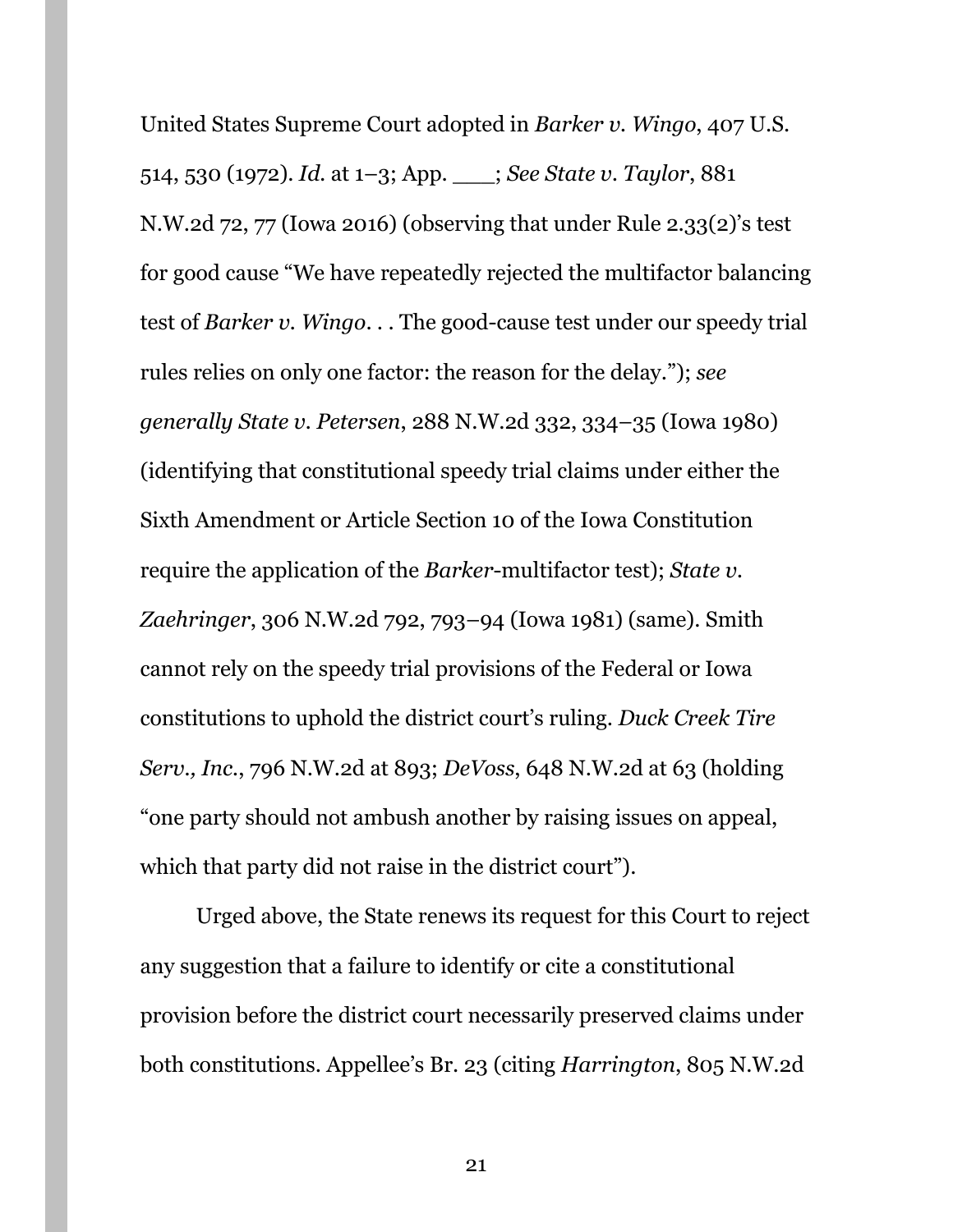at 393 n.3); 4/5/2019 Motion to Dismiss for Lack of Due Process; App. \_\_\_. Smith's argument is even less persuasive here. Unlike his Fifth Amendment Due Process Delay claim, Smith never raised a constitutional speedy trial claim, and the parties did not litigate the issue. *See* Hearing Tr. p.6 line 6–p.10 line 16; App. \_\_\_. Unsurprisingly, the district court never ruled on it. 10/31/2019 Dismissal Order p.2–3; App. \_\_\_. Had Smith raised the claim, the State would likely have responded to it. *See* 9/14/2019 Resistance p.2–3 (responding to Smith's assertion of preaccusation delay); App. \_\_\_. And contrary to his assertion, the injection of new constitutional claims absent a developed record does not serve judicial economy. Appellee's Br. 24–26. Nor are his constitutional claims "incidental" to the rule-based challenge he presented below. *Id.* Iowa courts have been clear that rule 2.33(2)'s protections are "more specific and more stringent" than the speedy trial provisions of the constitutions. *See, e.g., Petersen*, 288 N.W.2d at 335. Our appellate courts' long standing principle of constitutional avoidance warrants further caution. *See, e.g., Salsbury Labs. v. Iowa Dep't of Envtl. Quality*, 276 N.W.2d 830, 837 (Iowa 1979) ("Avoidance of constitutional issues except when necessary for proper disposition of controversy is a bulwark of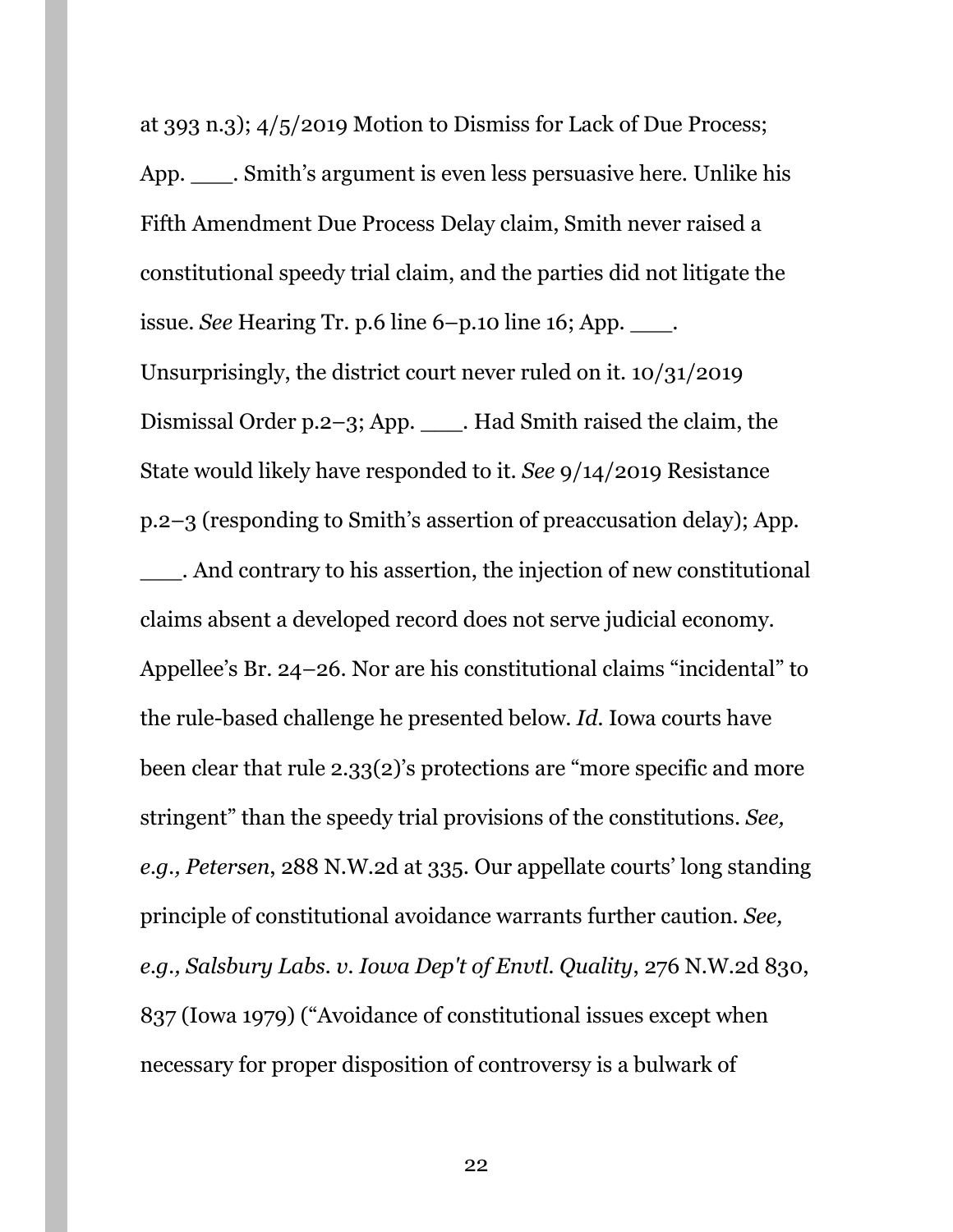American jurisprudence."). Because no constitutional speedy trial claim was presented to or ruled upon by the district court, no discussion here is necessary. Smith cannot rely upon this ground. This Court need only answer whether the district court's ruling under rule 2.33(2) was correct.

# **Merits**

Smith misapprehends rule 2.33(2)'s applicability. Before the district court, Smith sought dismissal because the State failed to indict him with 45 days pursuant to rule 2.33 $(2)(a)$ .  $8/28/2019$ Motion to Dismiss; App.  $\blacksquare$ . By its own text, neither 2.33(2)(a) or (b) applied yet:

> a. When an adult is *arrested* for the commission of a public offense . . . and an indictment is not found against the defendant within 45 days, the court must order the prosecution to be dismissed, unless good cause to the contrary is shown or the defendant waives the defendant's right thereto.

> b. If a defendant *indicted for a public offense* has not waived the defendant's right to a speedy trial the defendant must be brought to trial *within 90 days after indictment is found* or the court must order the indictment to be dismissed unless good cause to the contrary be shown.

Iowa R. Crim. P. 2.33(2)(a), (b) (emphasis added). As it argued in its

initial brief, the question of when Smith's rights to speedy indictment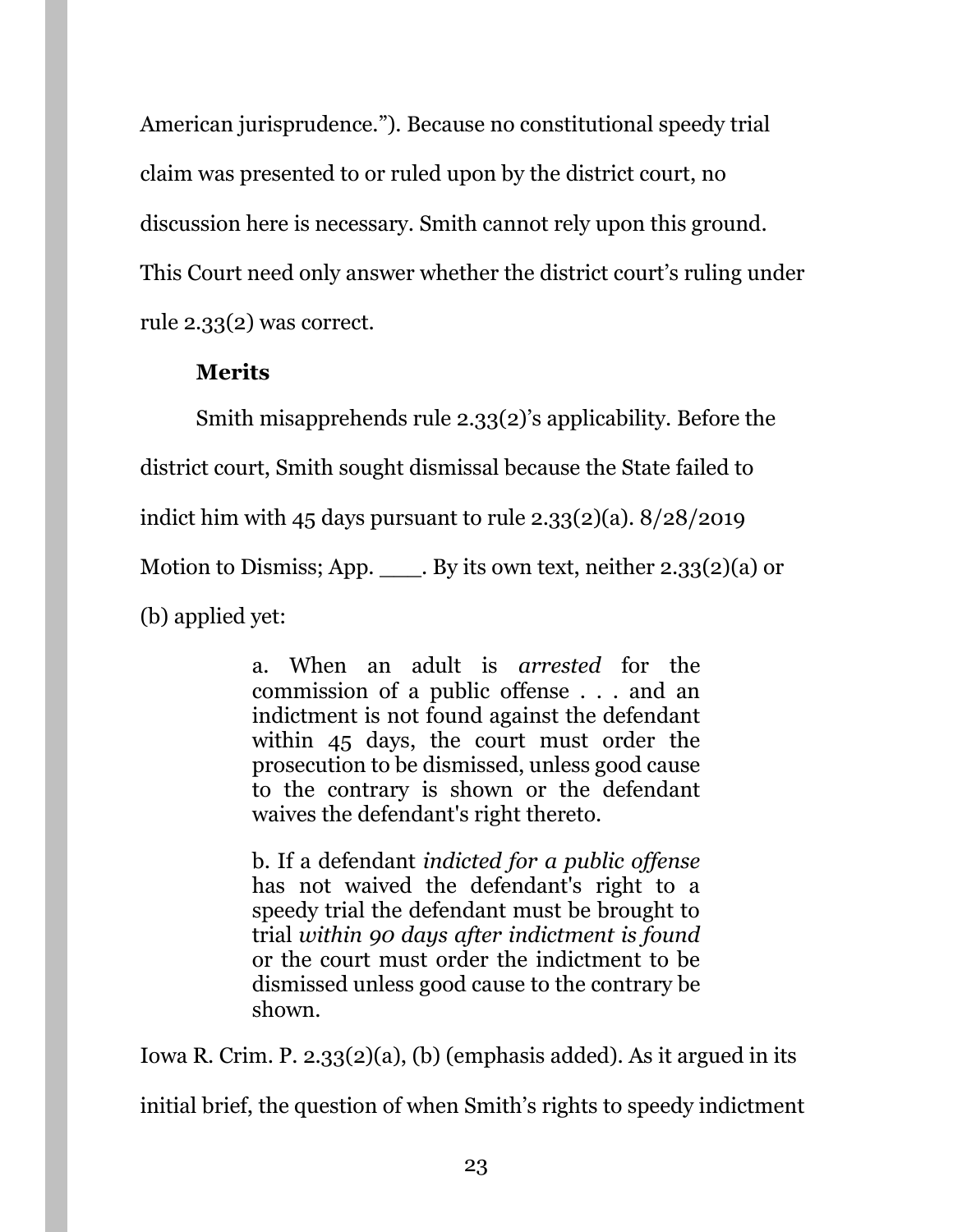and subsequently speedy trial attached turned on when he was "arrested." Appellant's Br. 21–22. Smith was not arrested until he was taken into custody by Dubuque County. *See State v. Waters*, 515 N.W.2d 562, 565-566 (Iowa Ct. App. 1994); *State v. Beeks*, 428 N.W.2d 307, 309 (Iowa Ct. App. 1988); *see also State v. Bartlett*, No. 17–1170, 2018 WL 3301830, at \*3–\*4 (Iowa Ct. App. July 5, 2018); *Cashen v. State*, No. 16–0038, 2016 WL 6637470, at \*1–\*2 (Iowa Ct. App. Nov. 9, 2016); *State v. Cooper*, No. 10-0171, 2010 WL 3894481, at \*1–\*3 (Iowa Ct. App. Oct. 6, 2010). The filing of a complaint and the existence of the arrest warrant did not trigger these rule-based rights to attach.

Smith does not address these cases or the question of when Smith was "arrested." Appellee's Br. 65–69. Instead, he urges this Court to constructively find he was "held to answer" for the charge and again reiterates that the State failed to provide good cause for the delay. Appellee's Br. 67–69 (citing *State v. Williams*, 895 N.W.2d 856, 860 (Iowa 2017)). Smith's discussion requires clarification.

In a trifecta of cases, the Iowa Supreme Court sought to remedy growing confusion following its opinions in *State v. Wing*, 791 N.W.2d 243 (Iowa 2010) and *State v. Schmitt*, 290 N.W.2d 24 (Iowa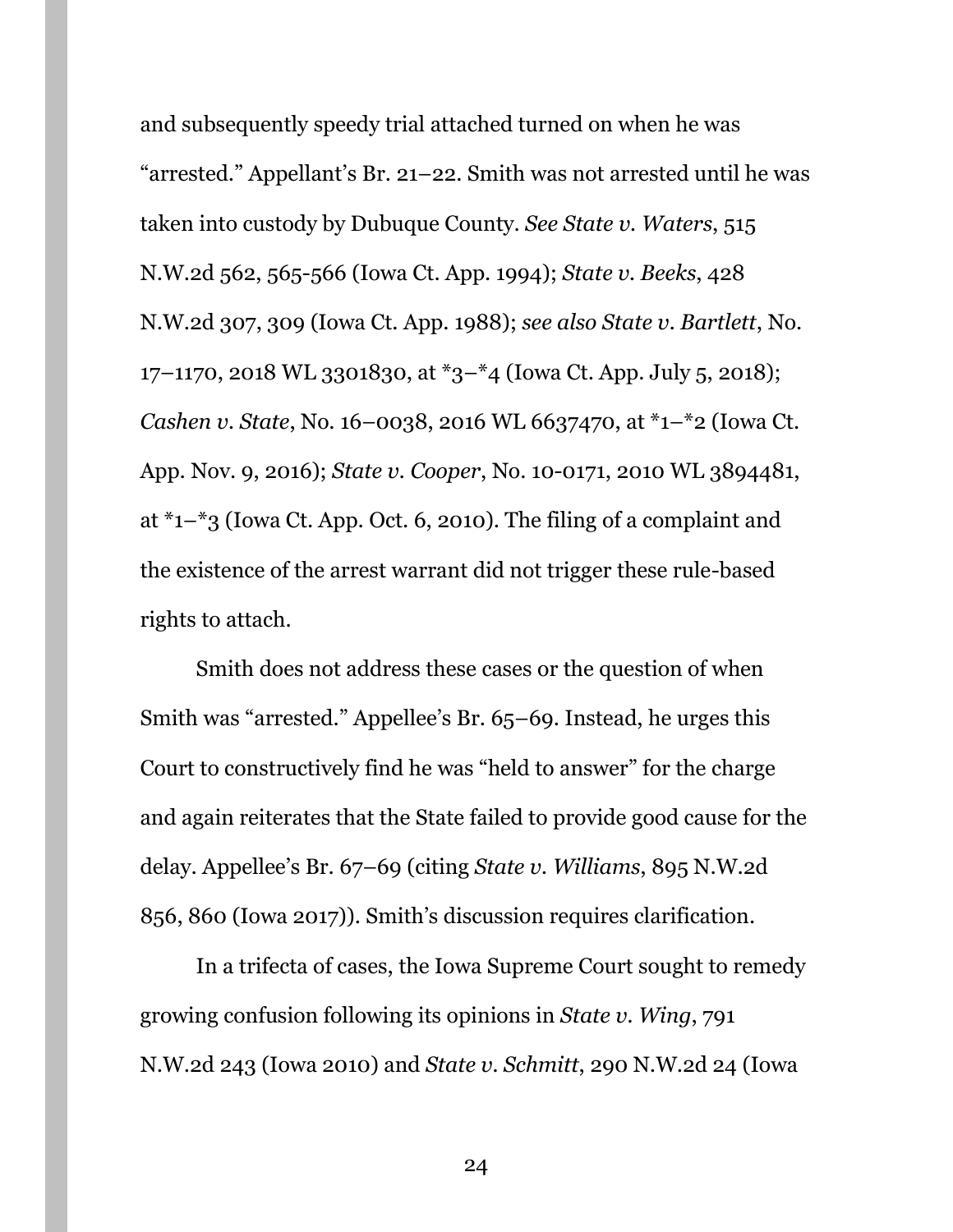1980). *See Williams*, 895 N.W.2d 856; *see also State v. Smith*, No. 14- 0812, 2017 WL 2291377 (Iowa 2017); *State v. Washington*, No. 14- 0792, 2017 WL 2290095 (Iowa 2017). In *Williams*, the court traced the historical changes in Iowa's speedy indictment rule. Earlier versions of the indictment window "commenced from the time the defendant was 'held to answer;'" with subsequent revisions changing the relevant triggering event to "arrest." *Williams*, 895 N.W.2d at 860–62 (discussing Iowa Code § 3248 (1851); §§ 795.1, 795.2 (1975); § 813.2 (Supp. 1977); Iowa R. Crim. P. 2.33(2)). Following the adoption of the term "arrest," Iowa's appellate courts inconsistently considered whether the "arrest" had been conducted "in the manner authorized by law"—whether the officer's seizure of the person had satisfied the statutory requirements essential to completing the manner of arrest. *Williams*, 895 N.W.2d at 863–64 (discussing cases); *see also* Iowa Code §§ 804.5, 804.14, 804.21. The Iowa Supreme Court's opinion in *Wing* had further complicated the issue, altering the definition of "arrest" as when a person was "seized" for the crime to a constitutional definition of the term. *Wing*, 791 N.W.2d at 248.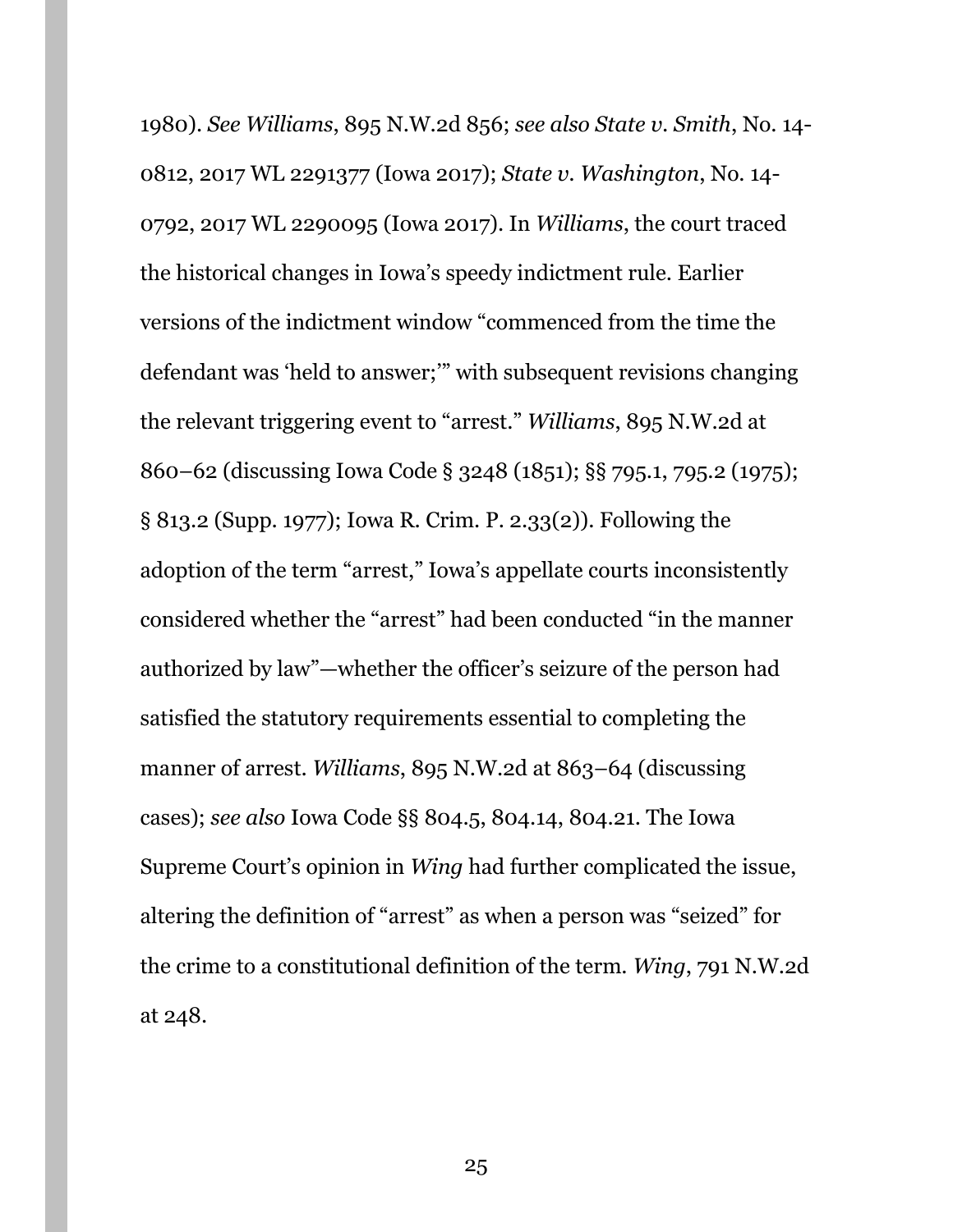In order to rectify these errors, *Williams* overruled *Wing*'s constitutional seizure test and returned the definition of "arrest" in speedy indictment claims to an inquiry whether an arrested had been completed "in the manner authorized by law." *Williams*, 895 N.W.2d at 865–66. To meet the standard of an "arrest," following the seizure of the person, the officer must take the person "to the nearest or most accessible magistrate without unnecessary delay." *Id.* at 865; Iowa Code §§ 804.21, 804.22. "Once the arrested person is before the magistrate, the arrest process is complete . . . all the rights under the law available to defendants become applicable, including the right to a probable-cause preliminary hearing and the right to a speedy indictment." *Williams*, 895 N.W.2d at 865. "A speedy indictment is only needed when a defendant is arrested and subsequently held to answer by the magistrate following the arrest." *Id.* Restated, an "arrest" under rule  $2.33(2)(a)$  is complete and the rule's protections trigger "from the time a person is taken into custody, but only when the arrest is completed by taking the person before a magistrate for an initial appearance." *Id.* at 867

In light of this discussion, this Court must reject Smith's request his pro se filings were sufficient to find him "held to answer."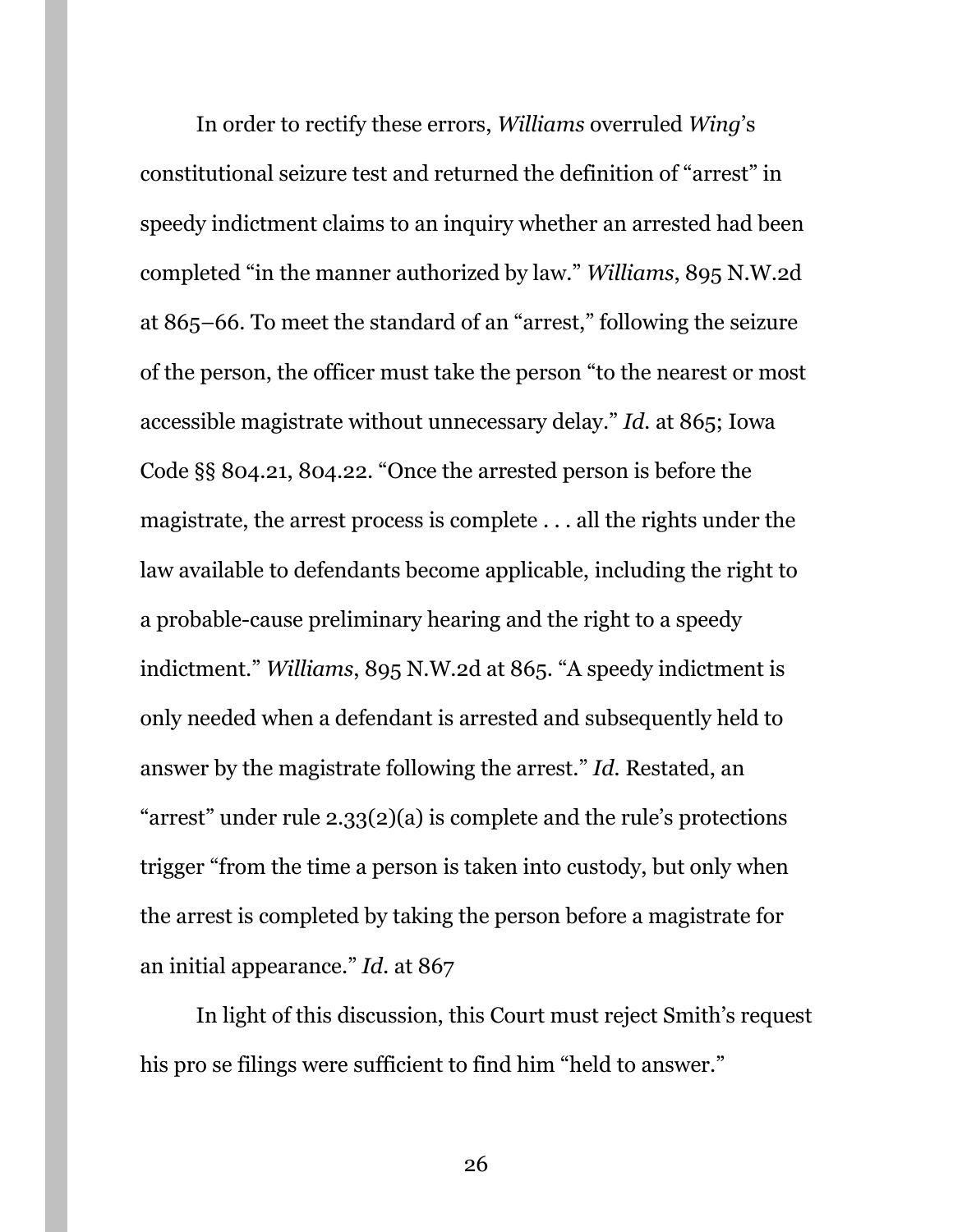Appellee's Br. 66–67. Smith misapprehends *Williams* in two critical respects. The first is that being "held to answer" triggers rule 2.33(2)(a)'s protections. Appellee's Br. 66–67. *Williams* clarifies *arrest* is the moment of attachment and said arrest must be conducted "in the manner authorized by law"— it requires bringing the defendant before a magistrate. *Williams*, 895 N.W.2d at 865–66. This did not occur until Smith was brought to Dubuque.

Second, he is mistaken his act of filing an "arraignment" form and other documents could have satisfied this requirement. Such a process is inconsistent with the rules of procedure—arraignment necessarily follows the filing of the indictment or information. Iowa Rs. Crim. P. 2.8(1), 2.4, 2.5. Again, the State had not filed its information against Smith because he had not been arrested for this crime at the time he was being held in the Fort Dodge Correctional Facility. The arrest for this crime was completed upon him being brought to Dubuque County, being served the warrant, and completing the arrest procedures outlined in Iowa Code sections 804.5, 804.15, and 804.21. *Beeks*, 428 N.W.2d at 308-09; *Williams*, 895 N.W.2d at 867. Whether he was in the State's custody while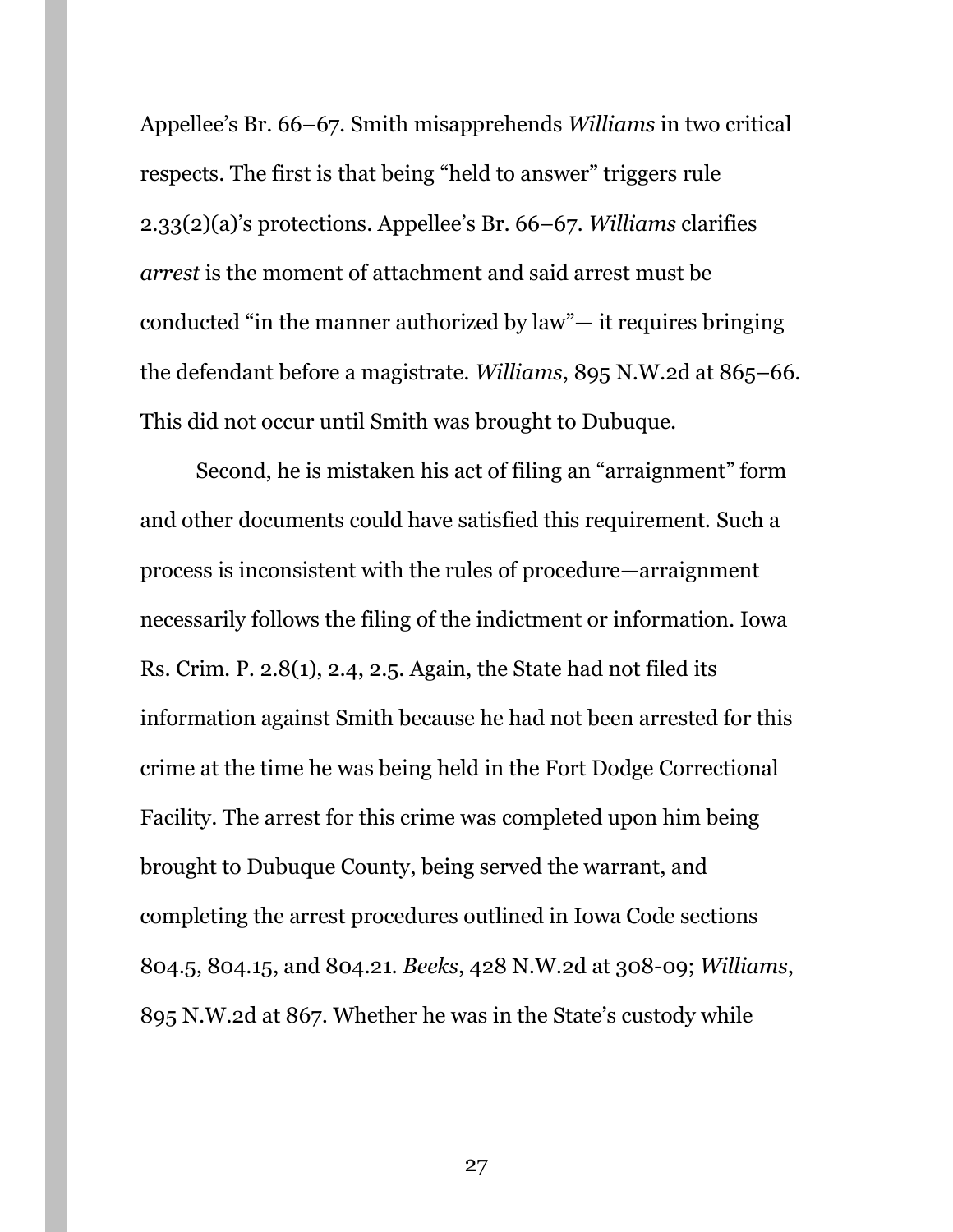serving a different sentence arising from Dubuque County has no effect on the legal fact Smith was not in Dubuque County's custody.

In sum, *Williams* offers no support to Smith's assertion a defendant may be constructively "held to answer" triggering rule 2.33's protections. To the contrary, the opinion sought to create a uniform procedure of "arrest" to trigger rule  $2.33(2)(a)$ 's speedy indictment protections. It would defy the logic underlying that opinion—and the very the text of rule 2.33(2)—to conclude Smith triggered the speedy indictment clock through his filings when he was not arrested until September 12.

And this Court should reject Smith's requests to "liberally" construe the rule to accommodate his position. Appellee's Br. 66–67. He asks for far more than a liberal interpretation of the term "arrest"—his request borders on asking this Court to rewrite the rule. It should likewise reject his proposal to utilize its powers and grant him relief to ensure "the sound administration of justice." Appellee's Br. 68. The Iowa Supreme Court indeed has "considerable discretion in supervising the operation of judicial branch," but that discretion does not include overriding the terms of Iowa's criminal procedure rules. Neither of Smith's offered authorities support the broad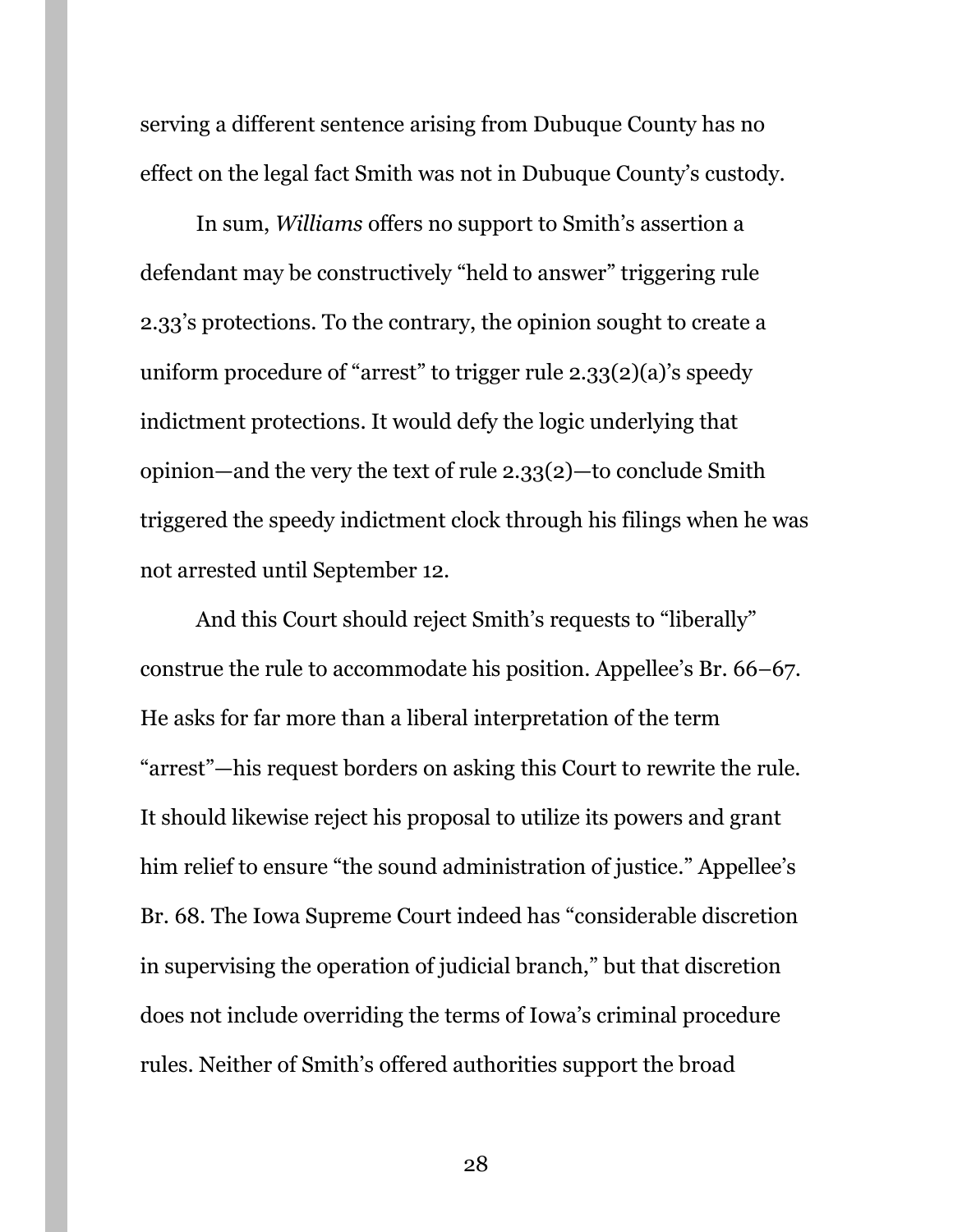intervention he proposes. Appellee's Br. 68 (citing *State v. Young*, 863 N.W.2d 249, 256 (Iowa 2015) (rejecting invitation to authorize collateral attacks on prior convictions based on nonconstitutional errors) and *State v. Tyler*, 873 N.W.2d 741 (Iowa 2014) (rejecting State's request to adopt federal authority on general verdicts, upholding prior opinions "as a matter of sound judicial administration . . . This is our precedent and we see no reason to overturn it")).

And if somehow considered independently of his speedy indictment rights under rule 2.33(2)(a), Smith's speedy trial rights under 2.33(2)(b) could not have been violated because the rights had not yet attached. Iowa Rule of Criminal Procedure 2.33(2)(b) requires trial "within 90 days after *indictment* is found." (emphasis added). At the time Smith began filing his requests for speedy trial, the State had only filed a complaint and warrant. A preliminary complaint is not an "indictment." Trial informations and grand jury indictments are "indictments." Iowa R. Crim. P. 2.4, 2.5. Preliminary complaints and trial information serve different purposes. *See State v. Petersen*, 678 N.W.2d 611, 613–14 (Iowa 2004). Thus, "[t]he triggering event for the speedy trial time frame, under the plain language of the rule, is the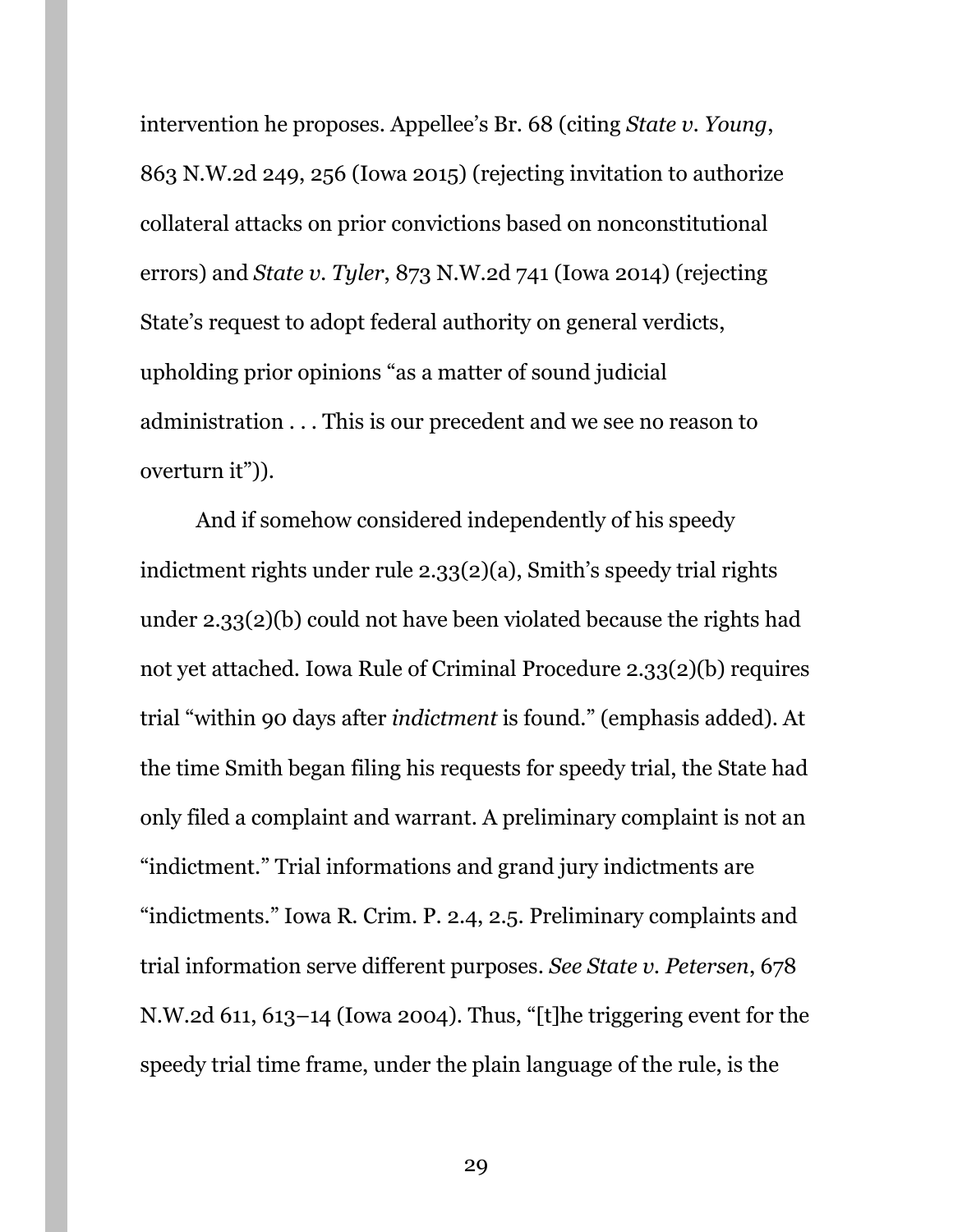filing of the indictment or information." *State v. Olson*, 528 N.W.2d 651, 653 (Iowa 1995); *see also Ciric v. State*, No. 15-1860, 2017 WL 936087, at \*3 (Iowa Ct. App. Mar. 8, 2017) (same). Neither of Smith's rights under 2.33(2)(a) or 2.33(2)(b) were violated. The district court erred when it dismissed this case and this Court must correct the error.

### <span id="page-29-0"></span>**III. No party asked, nor did the district court articulate it was dismissing pursuant to Iowa Rule of Criminal Procedure 2.33(1). This is not a ground upon which Smith can rely.**

### **Preservation of Error**

Although he faults the State's initial brief for "not discuss[ing] the other bases for the district court's ruling," the State did not discuss how rule 2.33(1) was preserved because Smith did not rely upon the rule as a ground for relief in his filings or argument before the district court. Appellee's Br. 22, 25–26. And the district court's order dismissing the case did not indicate that it was utilizing rule 2.33(1) as a basis for its dismissal of the State's prosecution. Nor did the court examine the relevant factors. *See State v. Lundeen*, 297 N.W.2d 232, 235–36 (Iowa Ct. App. 1980). The lower court's express reliance on rule 2.33(2)(a) and repeated reference to Smith's "speedy trial rights" eliminates the possibility that its ruling encompassed a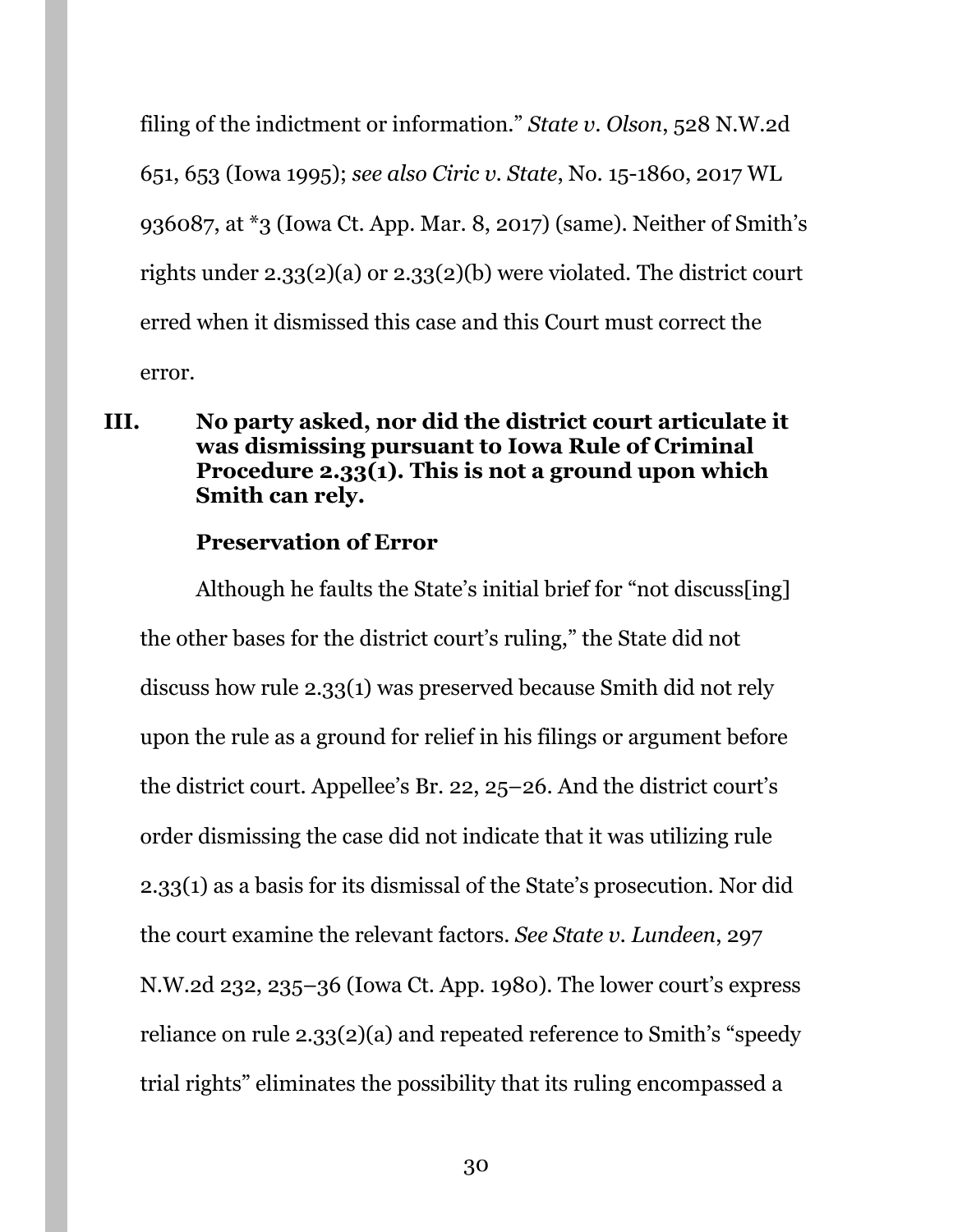dismissal in the "furtherance of justice." 10/31/2019 Dismissal Order p.1–3; App. \_\_\_. Smith does not identify how this issue was preserved. Appellee's Br. 22, 25–26. There is nothing for this Court to review.

Tacitly acknowledging this fact, Smith asks this Court to address the issue anyway. Appellee's Br. 25–26. This Court should reject Smith's attempts to bypass error preservation and inject an issue into the case for the first time on appeal. Contrary to Smith's brief, a 2.33(1) "furtherance of justice" dismissal was neither "incidental" nor "intertwined" with the actually decided due process and rule-based speedy trial issues. *See Feld v. Borkowski*, 790 N.W.2d 72, 84 (Iowa 2010); Appellee's Br. 24–25. Because this is not an evidentiary question, this Court may not affirm the district court's ruling on a ground not urged below or relied upon by the district court. *See, e.g., DeVoss*, 648 N.W.2d at 62–63 ("[W]e hold that we will not consider a substantive or procedural issue for the first time on appeal, even though such issue might be the only ground available to uphold a district court ruling."). The matter is not properly before this Court on appeal.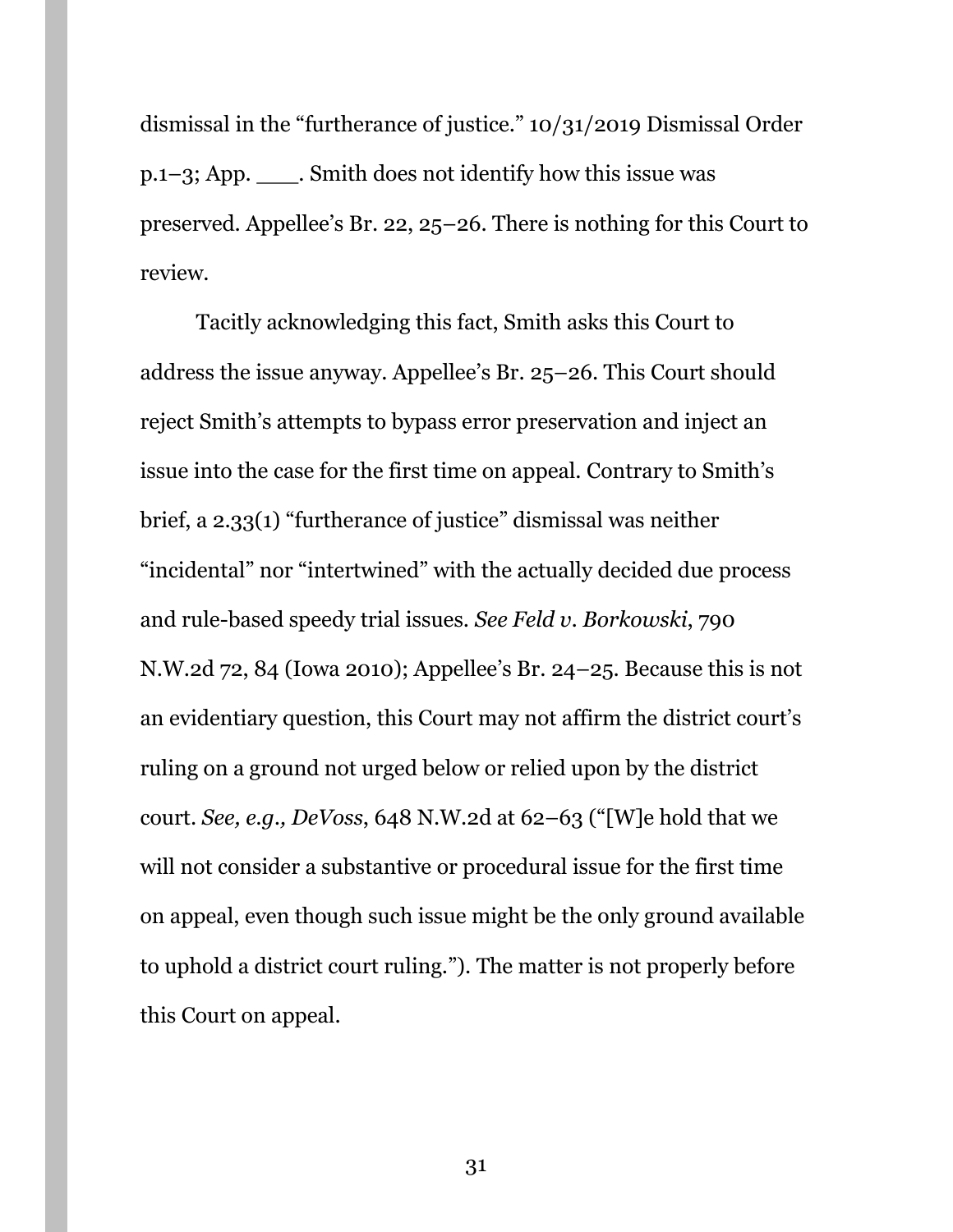And even accepting Smith's argument that a rule 2.33(1) dismissal occurred here, the lower court's decision must be reversed and remanded. The State was not given adequate notice that the district court intended to dismiss the case pursuant to rule 2.33(1) and had no opportunity to build a record. *State v. Brumage*, 435 N.W.2d 337, 340 (Iowa 1989); *Lundeen*, 297 N.W.2d at 235. Ordinarily, lack of notice alone mandates reversal. *Id*. (each citing *In re Judges of Cedar Rapids Mun. Court*, 130 N.W.2d 553, 555 (Iowa 1964) for proposition prior to dismissal "Justice requires 'a fair opportunity for each side to present its case must be afforded.'"). Had either Smith or the district court indicated dismissal "in furtherance of justice" was being considered, the State would likely have responded in order to sustain its case, just as it did to Smith's Federal Due Process claim. *See* 9/14/2019 Resistance p.2–3 (responding to Smith's assertion of preaccusation delay); App. \_\_\_.

Preserved or not, rule 2.33(1) cannot sustain the district court's action here. Its dismissal order must be vacated.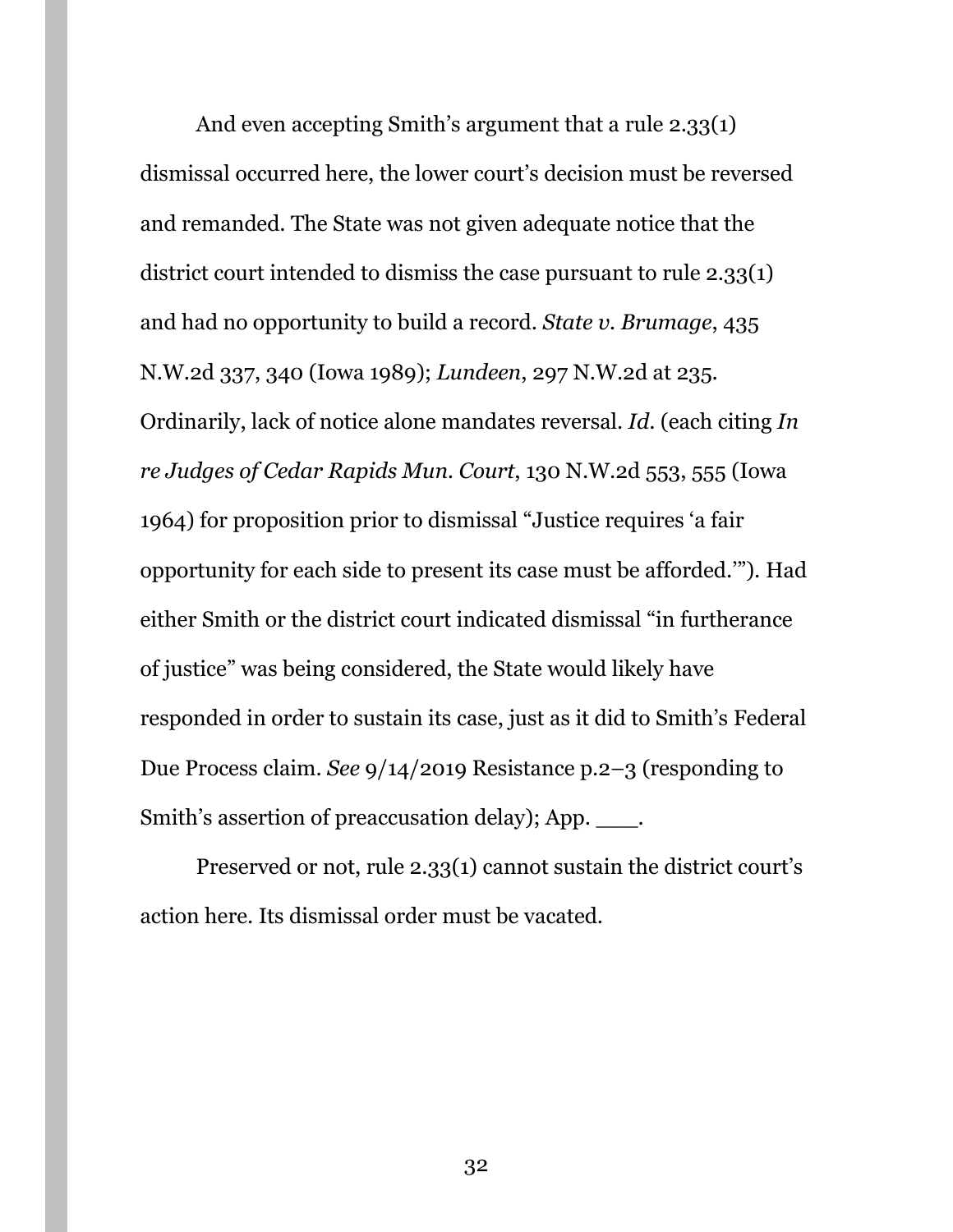#### **CONCLUSION**

<span id="page-32-0"></span>Smith's presentation of new constitutional and rule-based claims grounds for relief may not be considered for the first time on appeal. The district court's express rulings that Smith's Fifth Amendment Due Process and rule-based speedy trial rights were violated are without support in the record and contrary to law. Smith never established how the State's delay actually prejudiced his defense. This Court should remedy the lower court's errors. It should reverse and remand to reinstitute the case.

Respectfully submitted,

THOMAS J. MILLER Attorney General of Iowa

 $\overline{\phantom{a}}$ 

**TIMOTHY M. HAU** Assistant Attorney General Hoover State Office Bldg., 2nd Fl. Des Moines, Iowa 50319 (515) 281-5976 [tim.hau@ag.iowa.gov](mailto:tim.hau@ag.iowa.gov)